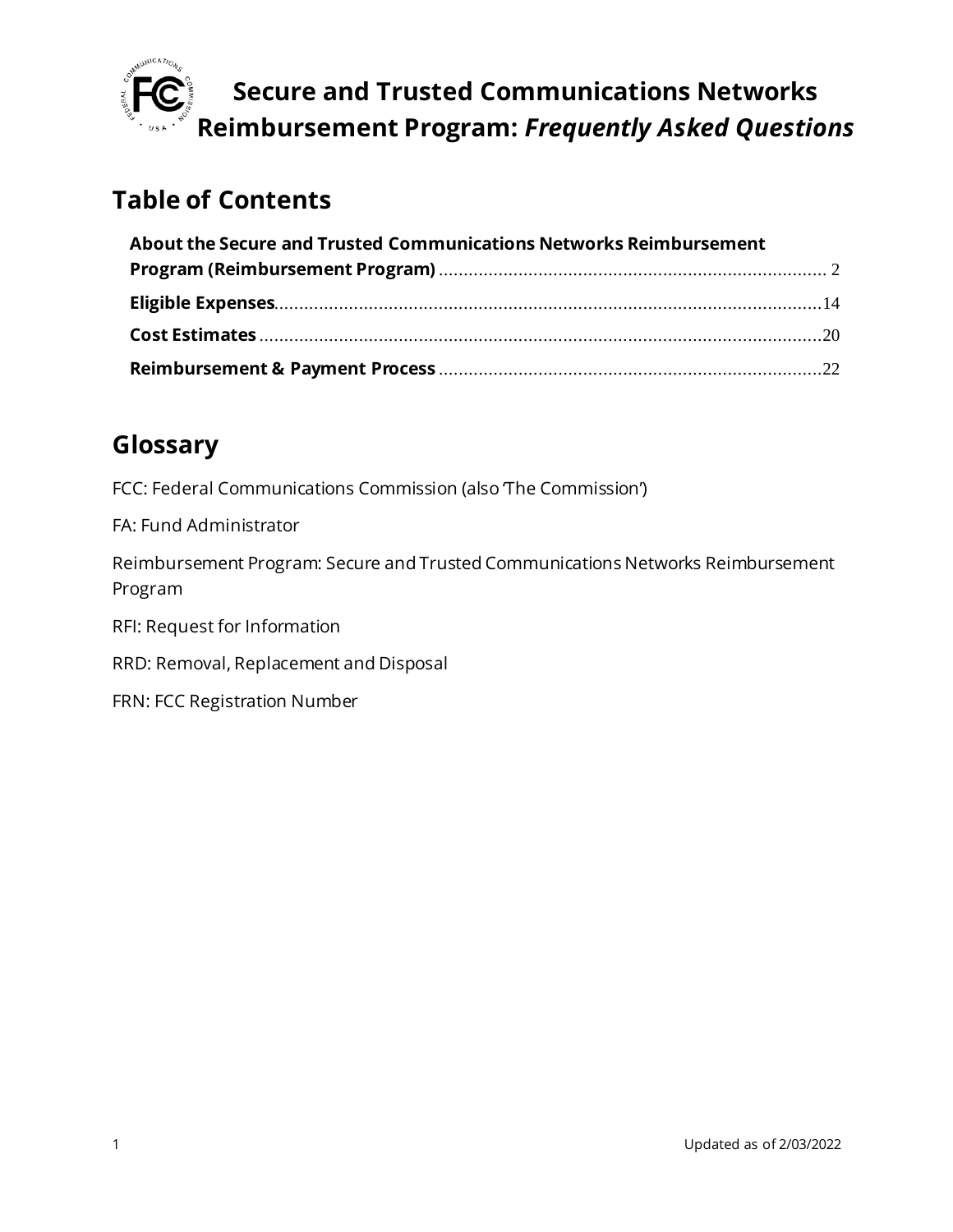

*Note: Any information, guidance, or advice provided in this FAQ constitutes informal guidance and should not be considered a final or binding FCC determination by FCC staff. See Applications of Mary Ann Salvatoriello, John Boyd, Holly Hill Broad. Co., Suzanne M. Wilson*, Memorandum Opinion and Order, 6 FCC Rcd 4705, 4708, para. 22 (1991).

## <span id="page-1-0"></span>**About the Secure and Trusted Communications Networks Reimbursement Program (Reimbursement Program)**

### *What is the Secure and Trusted Communications Networks Reimbursement Program (Reimbursement Program)?*

The Secure and Trusted Communications Networks Act of 2019 (Secure Networks Act) directs the Federal Communications Commission (FCC) to establish the Secure and Trusted Communications Networks Reimbursement Program (Reimbursement Program). The Reimbursement Program aims to secure the nation's communications supply chain and protect national security by reimbursing eligible Providers for the removal, replacement, and disposal of communications equipment and services that pose a threat to the security of our nation's communications networks.

Specifically, the Reimbursement Program will reimburse providers of advanced communications services with ten million or fewer customers for costs reasonably incurred for the removal, replacement, and disposal of covered communications equipment or services that pose a national security risk. Currently, covered communications equipment or services are limited to communications equipment or services produced or provided by Huawei Technologies Company (Huawei) or ZTE Corporation (ZTE) that were obtained by providers on or before June 30, 2020. In the Consolidated Appropriations Act, 2021 (CAA), Congress appropriated approximately \$1.9 billion in funding for the Reimbursement Program.

### *Who is eligible to participate in the Reimbursement Program?*

To be eligible to participate in the Reimbursement Program, you must be an advanced communications service Provider with ten million or fewer customers that obtained Huawei and/or ZTE equipment and services on or before June 30, 2020. The term "advanced communications service" means high-speed switched, broadband telecommunications capability that enables users to originate and receive high-quality voice, data, graphics, and video telecommunications using any technology with connection speeds of at least 200 kbps in either direction. In addition to Eligible Telecommunications Carriers (ETCs), Providers of advanced communications service could include schools,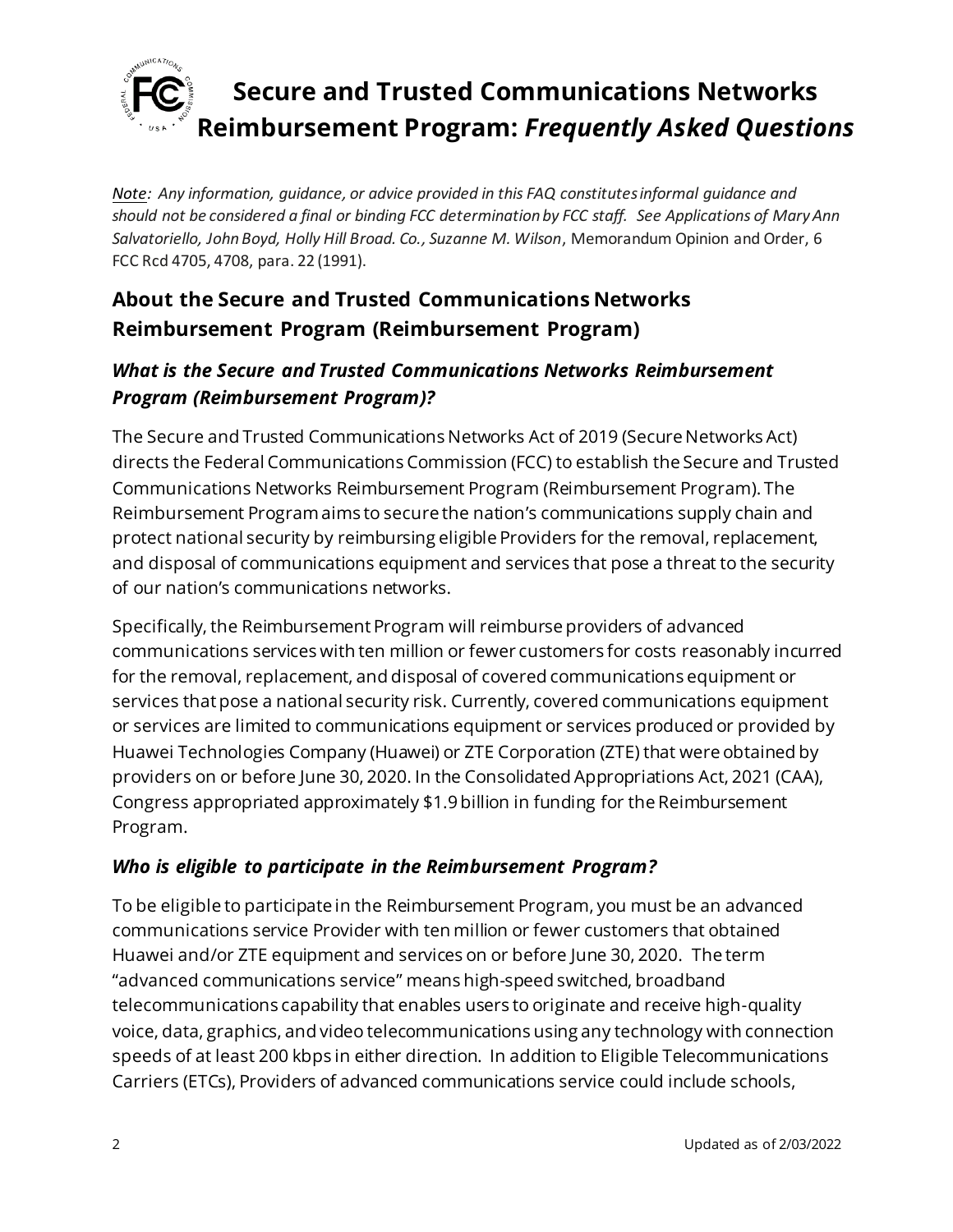

libraries or health care providers, or consortiums thereof, to the extent they provide such facilities-based broadband service to end users.

For purposes of determining eligibility, 'customers' means those customers of the Provider and customers of any affiliate that receive advanced communications services as of the date the application is filed. Providers may be asked to upload supporting documentation to prove their eligibility based on these criteria.

#### *How does the Reimbursement Program work?*

Generally, the Reimbursement Program follows the high-level steps below.

- a. *Providers* Confirm eligibility to participate in the Program based on eligibility requirements and identify covered Huawei and ZTE equipment and/or services in the network
- b. *Providers*  When the filing window opens, complete the FCC Form 5640 Application Request for Funding Allocation using the online filing portal, inclusive of eligibility and cost estimate information and associated supporting documentation
- c. *FCC & Fund Administrator* Review applications to determine completeness, eligibility, and reasonableness of cost estimates
- d. *FCC* Grants or denies applications
- e. *FCC* Issues funding allocation commitments to eligible Providers based on approved cost estimate submissions and notifies Providers of their allocation amount
- f. *Providers* Submit invoices and supporting documentation as actual costs are incurred<sup>1</sup>
- g. *FCC & Fund Administrator* Review Reimbursement ClaimRequests based on actual invoices submitted and approve or deny requests as they are received
- h. *Department of Treasury* Issues reimbursement payments for approved ClaimRequests

 $1$  Program participants must submit at least one reimbursement request within one year of allocation issuances. Failure to do so will lead to the allocation expiring and reverting back to the FCC fund for future filing windows. 47 CFR § 1.50004(g)(1).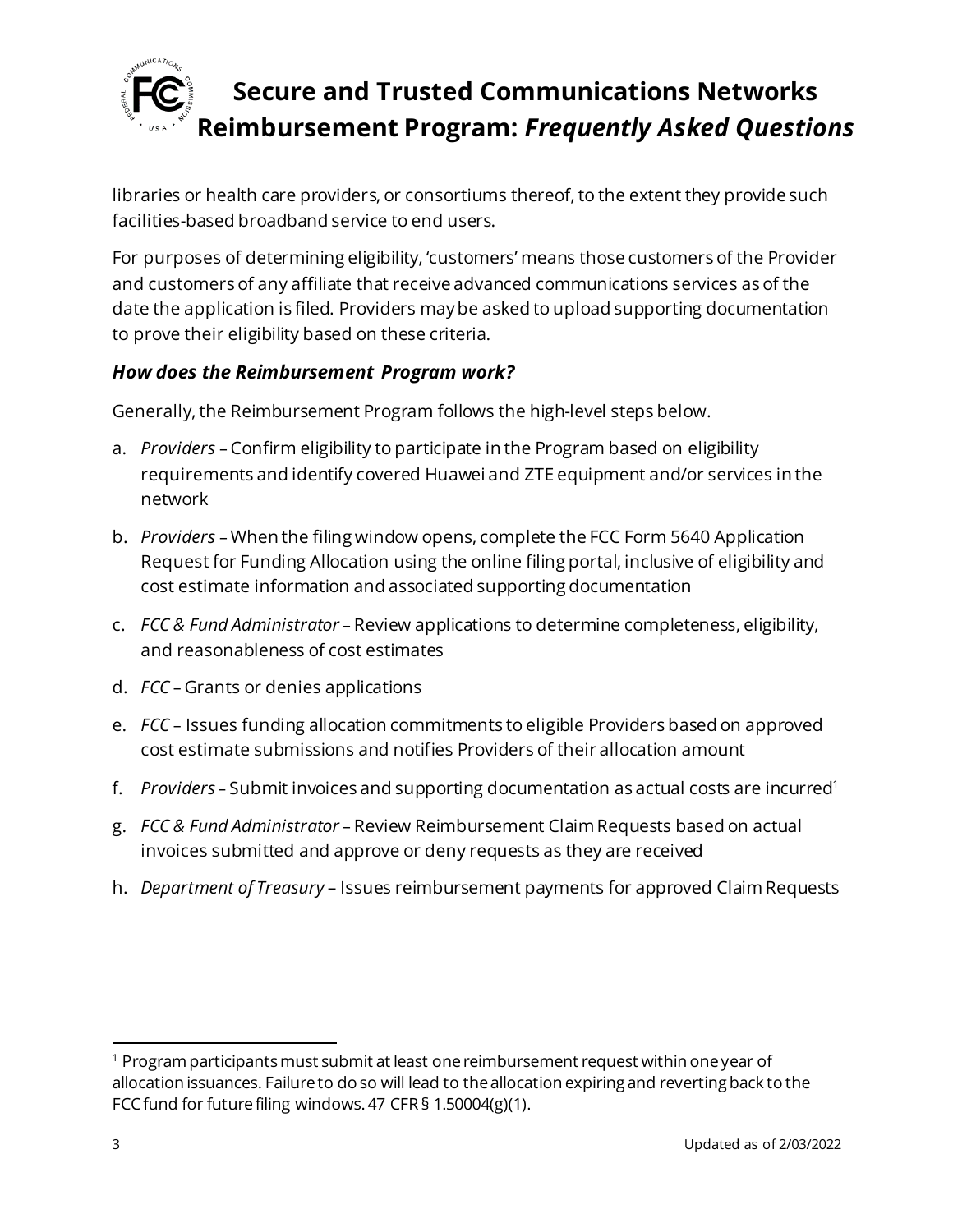

- i. *Providers –* Complete removal, replacement, and disposal (RRD) project within the mandated term<sup>2</sup>
- j. *Providers* File all Claim Requests by the Reimbursement Claim Request deadline
- k. *FCC & Fund Administrator* Confirm equipment replacement and disposal, perform audit and close out activities with Providers

More specific information will be released as the window for filing applications approaches, including updated versions of these FAQs, detailed user guides and training associated with application submission.

### *How do Providers apply to the Reimbursement Program and how can they prepare for the application process?*

The FCC will announce when the Reimbursement Program filing window will open via Public Notice. At that time, Providers that believe they are eligible to participate in the Program will utilize FCC Form 5640 Application Request for Funding Allocation, accessed via an online portal established by the FCC a[t fcc.gov/supplychain,](https://www.fcc.gov/supplychain) to submit their applications.

Prior to the filing window opening, Providers that intend to submit an FCC Form 5640 Application Request for Funding Allocation are encouraged to visit the Reimbursement Program website[, fcc.gov/supplychain](https://www.fcc.gov/supplychain), to obtain more information about the Program and eligibility requirements. Providers should review the *[2021 Supply Chain Order](https://www.fcc.gov/document/fcc-acts-protect-national-security-communications-supply-chain-0)*, the *[Reimbursement Program Policies and Procedures Public Notice](https://www.fcc.gov/document/fcc-announces-final-supply-chain-reimbursement-program-procedures)*, and the *[Cost Catalog](https://docs.fcc.gov/public/attachments/DA-21-947A4.pdf)* and begin to compile any vendor quotes, invoices and other documentation in preparation for their application submission. Providers should also confirm they are registered in SAM.gov. The [SAM.Gov Entity Registration Status Tracker](https://sam.gov/content/status-tracker), https://sam.gov/content/status-tracker, provides information on existing registrations and the registration process. Providers are urged to initiate the registration process, or confirm their existing status, early as registration may take some time to complete.

Detailed user guides and training on the Form 5640 filing process will be provided ahead of the filing window opening.

 $2$  Program participants have one year after receiving their first funding disbursement to complete their removal, replacement, and disposal project (referred to as their RRD term), though there is a process through which Providers can request an extension. If granted, the extension would be the new RRD term.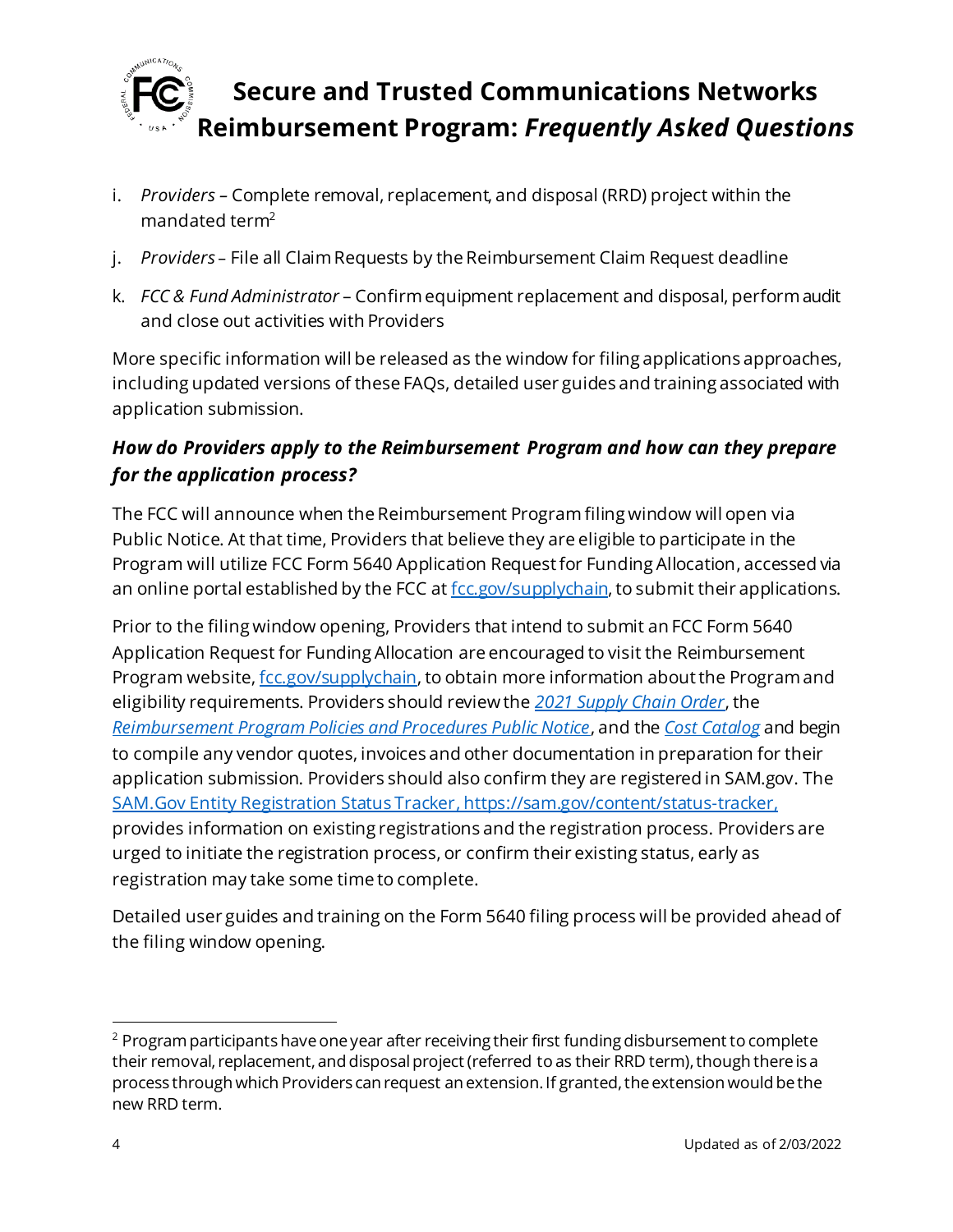

### *Are there any limitations with respect to number of locations, equipment or cost estimate submissions that will impact how a Provider must complete their FCC Form 5640 Application Request for Funding Allocation? 3,4*

Yes. Due to system limitations, Eligible Providers that anticipate exceeding any of the following limits will need to submit multiple applications using different FCC Registration numbers such that no one application exceeds any of these limits:

- Locations: 1,000
- Equipment: 1,000 items (combined existing and replacement equipment)
- Cost Estimates: 20,000

Though the maximum number of locations and equipment entries permitted for upload into the templates is 1,000, we recommend that Applicants only upload up to 500 locations and equipment entries at a time to avoid system performance issues. Applicants attempting to upload more than 500 locations and equipment entries with any one batch upload are likely to face significantly degraded system performance. To submit multiple applications, Providers may either submit separate applications for their subsidiaries (as opposed to submitting one application at the holding company level) or create multiple FRNs associated with one entity EIN/TIN. These approaches will both allow the Provider to stay under the limitations listed above, and also allow for having multiple people working on their submissions during the filing window as only one person can be in an individual application at any one time.

If Applicants choose to create additional/multiple FRNs they should:

- a. Provide an attachment of all related FRNs that can be considered during the review period.
- b. Provide the same required eligibility and cost estimate attachments with each application to prevent any delay in the review of each application.
- c. Use a consistent naming convention when establishing the new FRNs that somehow indicates the FRNs are associated, e.g., Applicants may organize their applications geographically, by distribution layer, or any logical manner and use an FRN naming conventions that reflects that decision.
- d. Use the same 'Real Party in Interest' FRN for each Applicant FRN.

<sup>3</sup> Added 10/20/2021

<sup>4</sup> Updated 12/03/2021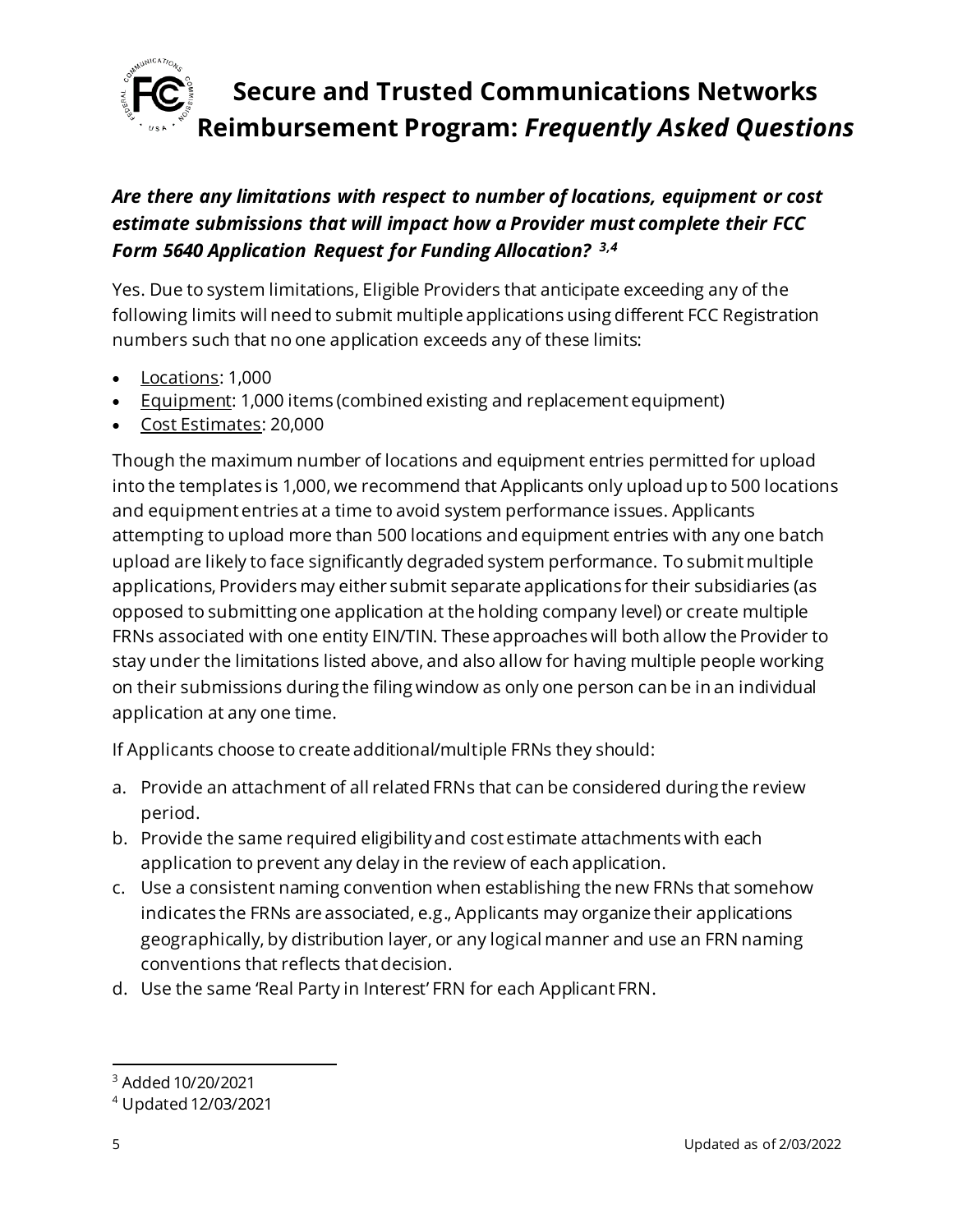

## *How can a Provider create multiple FRNs for use in creating multiple applications?<sup>5</sup>*

Applicants creating multiple FRNs for use in creating multiple FCC Form 5640 Applications should use the same TIN in the TIN field of each FRN registration filing. When creating new FRNs, please use a consistent naming convention for each new FRN that somehow indicates the FRNs are associated, e.g., Applicants may organize their applications geographically, by distribution layer, or any logical manner and use an FRN naming convention that reflects that decision. Providers may start the CORES registration process by visitin[g https://apps.fcc.gov/coresWeb/publicHome.do](https://apps.fcc.gov/coresWeb/publicHome.do).

#### *What and when is the Reimbursement Program filing window period?<sup>6</sup>*

The filing window is the period of time during which Providers can submit their application for participation in the Reimbursement Program. The FCC opened the Reimbursement Program filing window and began accepting applications on October 29, 2021 at 12:00 AM ET. The filing window will close on Friday, January 28, 2022 at 11:59 PM ET. Providers must have their application submitted, including eligibility documentation and all cost estimates, by the filing window close.

The FCC will treat all applications as if they were simultaneously received once the filing window closes. That is, there is no added benefit to filing early during the filing window as applications are processed simultaneously after the filing window closes and not on a first come, first served basis. Requests received outside of the filing window will not be accepted. The FCC and Fund Administrator will begin reviewing applications for eligibility and cost reasonableness after the filing window has closed.

### *During the filing window, can multiple users work on a single Applicant's FCC Form 5640 Application Request for Funding Allocation at the same time?<sup>7</sup>*

No. Only one user can work inside the application at a time. Providers concerned about their ability to complete the application within the filing window or that will exceed 1,000 locations, 1,000 equipment items (combined existing and replacement), or 20,000 cost estimates may do one of the following, as applicable:

<sup>5</sup> Added 10/20/2021

<sup>6</sup> Updated 1/11/2022

<sup>7</sup> Added 10/20/2021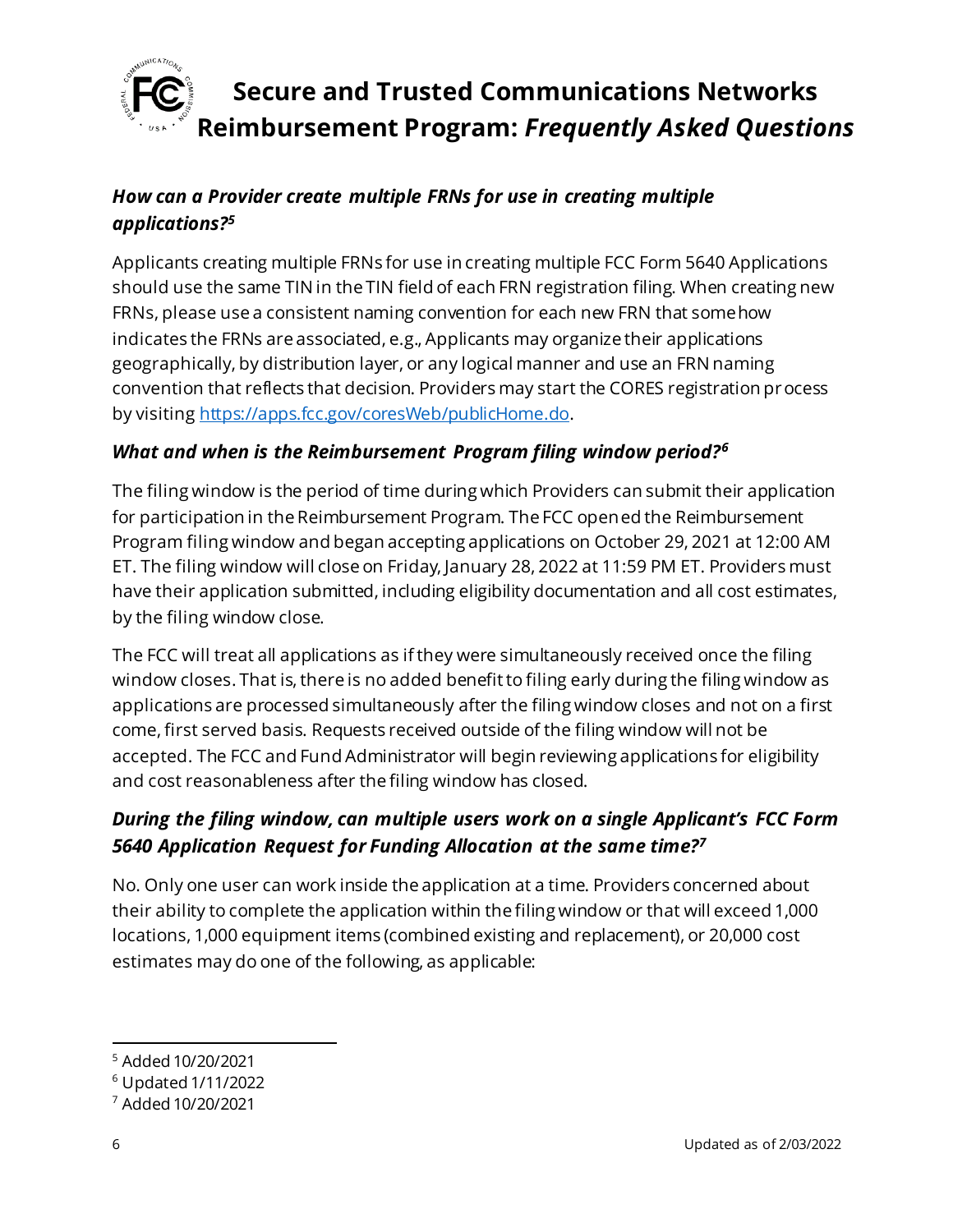

- 1. Applicants with multiple eligible subsidiaries should apply at the subsidiary level, as opposed to the Holding Company level, using the FRN of each subsidiary for separate applications. This will allow unique users to work on each application and could avoid reaching the limitations listed above.
- 2. Applicants may also create multiple FRNs associated with one entity EIN/TIN. This will allow the Applicant to create multiple applications, one for each FRN, enabling unique users to work on each application. If Applicants choose to create additional/multiple FRNs they should:
	- a. Provide an attachment of all related FRNs that can be considered during the review period.
	- b. Provide the same required eligibility and cost estimate attachments with each application to prevent any delay in the review of each application.
	- c. Use a consistent naming convention when establishing the new FRNs that somehow indicates the FRNs are associated, e.g., Applicants may organize their applications geographically, by distribution layer, or any logical manner and use an FRN naming conventions that reflects that decision.
	- d. Use the same 'Real Party in Interest' FRN for each Applicant FRN.

The FCC Form 5640 Application Request for Funding Allocation will also allow for Excel batch uploads for the locations, equipment, and cost estimate sections of the application. These templates can be completed offline, outside the SCRP Filing Portal, so that multiple users can work within the same template or on multiple versions of the same template and then combine. The completed batch files can then be uploaded into the FCC Form 5640 application.

### *What forms of documentation will be required as part of my application to support eligibility and documentation of existing equipment?*

The FCC Form 5640 Application Request for Funding Allocation contains a number of questions related to eligibility and documentation of the Applicant's Huawei and ZTE equipment and services obtained on or before June 30, 2020 that is subject to removal, replacement, and disposal.

*Provider of Advanced Communications Service*. Eligibility, as to whether an Applicant is a provider of advanced communications service, will be validated using FCC Form 477 Local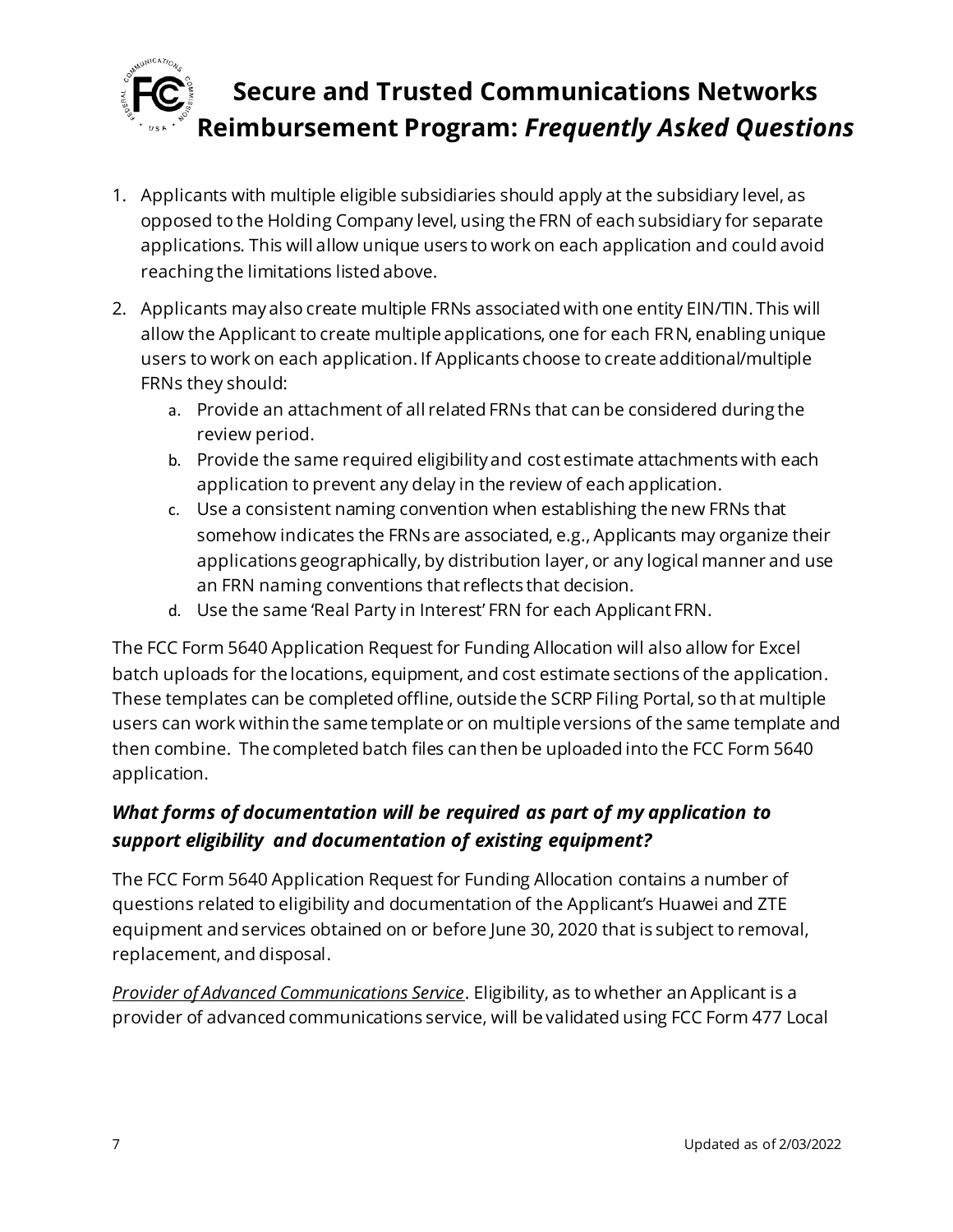

Telephone Competition and Broadband Reporting filing information.<sup>8</sup> Applicants not identified as recently filing an FCC Form 477 should be prepared to provide supporting documentation demonstrating their eligibility. Supporting documentation could include:

- Information from the Applicant's website describing services provided to customers
- A catalog of services provided to customers
- Annual public financial reports demonstrating number of customers and/or broadband services provided

*Covered Huawei/ZTE Equipment*. To be eligible for the Reimbursement Program, Applicants must show they have Huawei and ZTE equipment or service that was obtained on or before June 30, 2020. The FCC Form 5640 requires Applicants to identify their existing Huawei/ZTE equipment (e.g., identifying make and model and serial number when available) and date when obtained. Supporting documentation is required, which could include:

- Architecture or network configuration diagram(s) combined with forms of supporting documentation
- Equipment inventory lists with asset level identification (e.g., serial number(s))
- Equipment specifications for existing equipment
- Purchase orders or other documentation (e.g., invoices) that provide equipment specifications and date purchased
- Photographs of equipment

### *What equipment or service location information are Providers required to provide in their application?<sup>9</sup>*

Each equipment or service will need to correlate to a specific location. As such, Applicants are required to upload specific location information for each site, including:

- Location Name
- Latitude of Location (using WGS84 datum for latitude coordinates)

<sup>&</sup>lt;sup>8</sup> All facilities-based broadband providers are required to file data with the FCC twice a year, using the FCC Form 477, on where they offer Internet access service at speeds exceeding 200 kbps in at least one direction.

<sup>9</sup> Updated 10/20/2021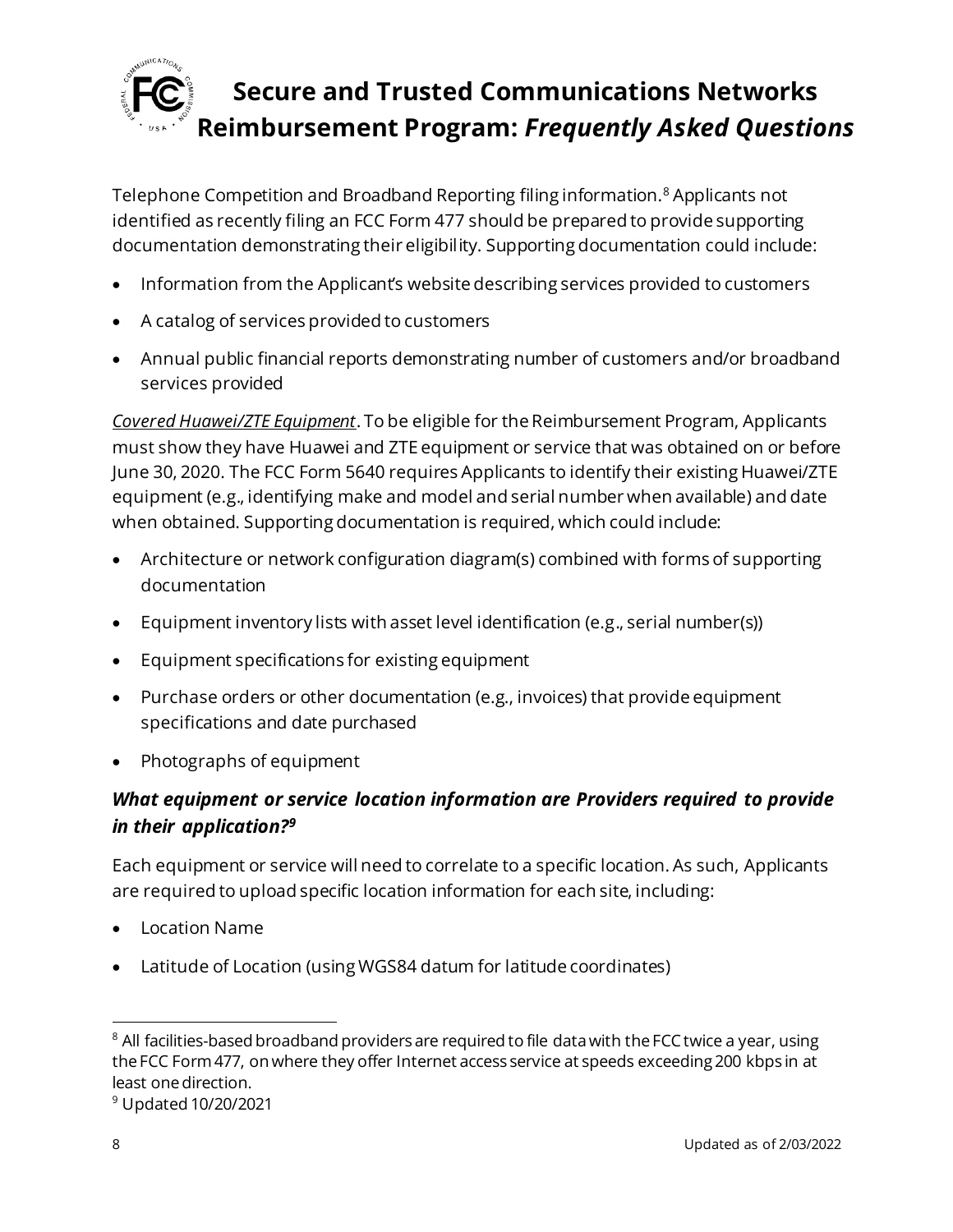

- Longitude of Location (using WGS84 datum for longitude coordinates)
- Location Address (Number & Street, City, State, and Zip Code)
- Location Address if No Postal Address is Available (a location description is permissible in situations where a postal address is not available)
- Type of Site Location (i.e., cell site, mobile switching center, central office, network operations center, headquarters, or other (if selecting other a brief description is required))

This applies both to cell sites and office locations that may be the location for network core equipment.

Multiple locations and existing equipment can be added via bulk upload.

## *Will there be the ability for Providers to batch upload their site locations, equipment, and cost estimates in their application?<sup>10</sup>*

Yes, Excel templates will be available for download within the FCC Form 5640 Application Request for Funding Allocation to allow Applicants to bulk upload multiple locations and existing and replacement equipment and/or services as well as cost estimates for replacement equipment. Cost estimates can *only* be entered via Excel batch upload and must be consolidated into one Excel template prior to uploading into the Form 5640.

## *Should Providers file at the holding company level or the individual/subsidiary level?<sup>11</sup>*

Providers are encouraged to submit a single, consolidated application at the holding company level (as long as doing so will not result in an application that exceeds 1,000 locations, 1,000 equipment/services items or 20,000 cost estimates); however, they are permitted to submit at the individual/subsidiary level.

If applying at the subsidiary level, Providers will be required to identify their holding company FCC Registration Number (FRN) under the "Real Party in Interest" Information section of FCC Form 5640.

If applying at the holding company level, Providers will need to provide a listing of the FRNs of the subsidiaries covered by their application. This can be included as an attachment in

<sup>10</sup> Updated 10/20/2021

<sup>11</sup> Updated 10/20/2021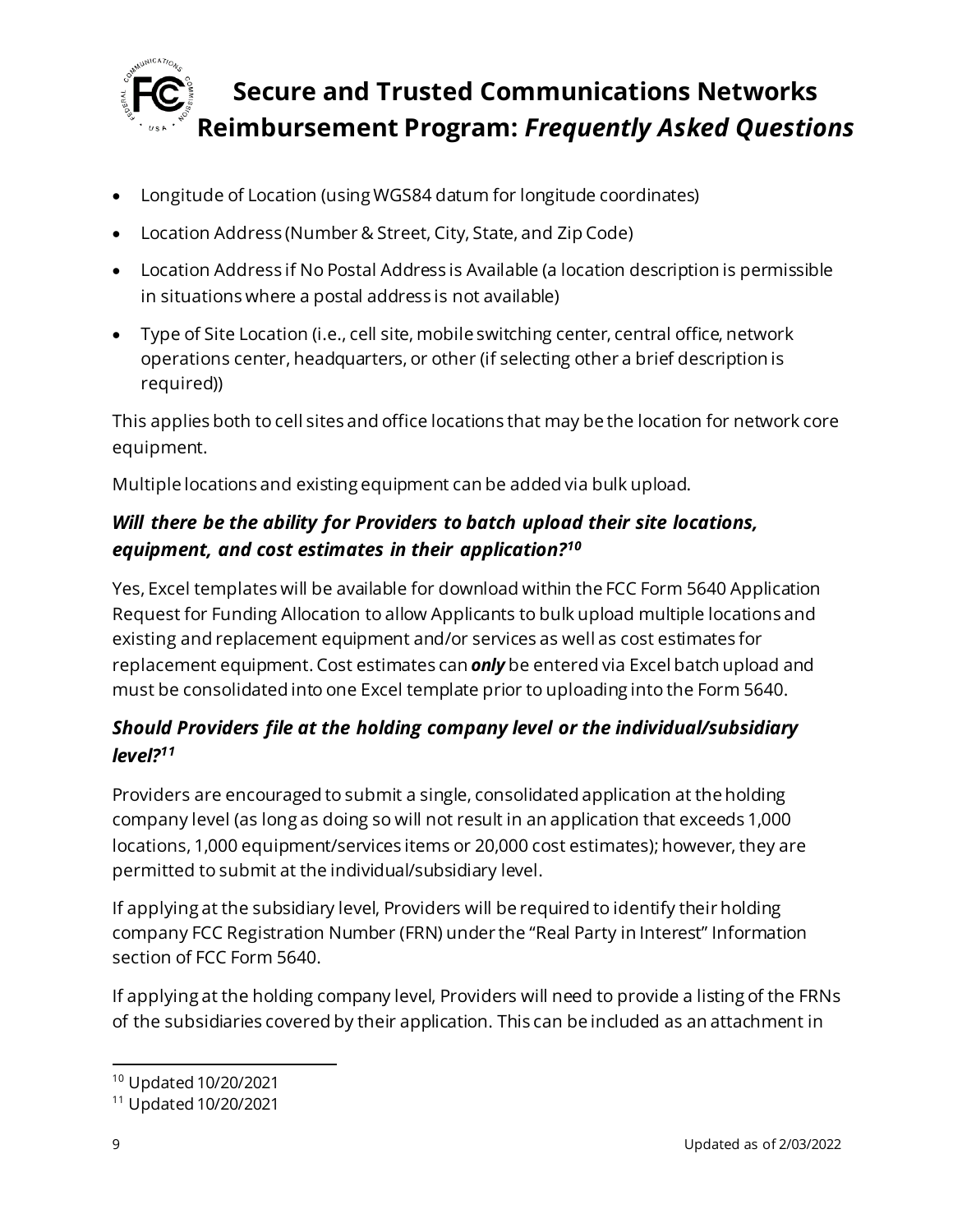

the application. In this case, the Provider's FRN and the "Real Party of Interest" FRN will be the same.

### *What Applicant information is automatically considered confidential in Form 5640?<sup>12</sup>*

Consistent with the Freedom of Information Act (FOIA) and the FCC's implementing rules, the FCC will treat certain information in the FCC Form 5640 Application as presumptively confidential and will withhold such information from routine public inspection, including:

- Detailed accounting information on the covered communications equipment or services removed, replaced, and disposed of, and the replacement equipment or services purchased, rented, leased, or otherwise obtained using Reimbursement Program funds;
- Vendor price quotes;
- Invoices submitted with the FCC Form 5640, Reimbursement Claim Requests;
- Equipment or services location, including address, latitude/longitude, etc.;
- Removal or replacement plans that include sensitive information;
- Specific equipment or service type;
- Other provider-specific information;
- Specific timeline for the permanent removal, replacement, and disposal of covered communications equipment and services.

For additional information on what information is considered "confidential," please consult the *2021 Supply Chain Order* at 23-25, paras. 66-70.

When seeking confidential treatment for information contained in attachments categorized as "Other", the applicant must also upload a request for confidentiality providing the justification as to why the information is entitled confidential treatment. That request for confidentiality will be made publicly available. Attachments including information for which confidential treatment is sought, and granted, will be withheld from routine public inspection. Redacted versions of the attachments (if provided) and attachments not indicated as containing confidential information will be subject to routine public inspection.

<sup>12</sup> Added 10/20/2021and updated 2/03/2022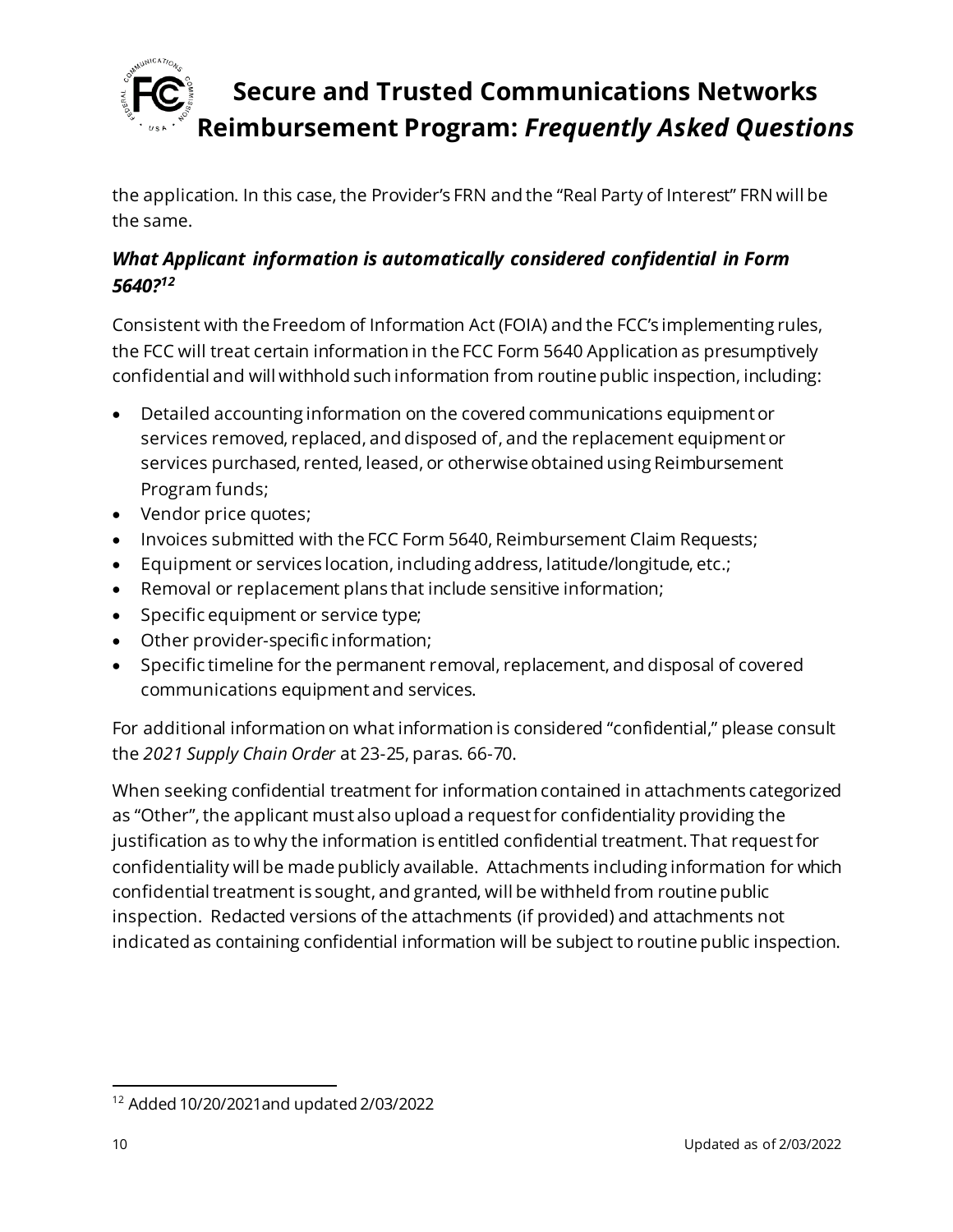

### *Will Providers have the option to submit confidential versions of their timeline and plan documentation?<sup>13</sup>*

Providers' timeline and plan documentation will be considered presumptively confidential and will be withheld from the Public Search Portal regardless of whether or not the Provider requests confidential treatment of those documents consistent the language in the *Finalized Form Procedures Public Notice*, DA 21-947, at para. 69. The FCC Form 5640 provides Applicants the option to request confidential treatment for these attachments, but they will be treated as confidential regardless of how the Applicant addresses that section of the Form 5640. When prompted for a redacted version of these documents, Applicants can choose to provide a redacted version or simply attach a blank document to meet the system requirement for an attachment in that section.

For additional information on requests for confidentiality, please consult the *FCC Form 5640 User Guide*.

## *When will Providers know if they are eligible to participate in the Reimbursement Program?*

Applicants deemed eligible will be informed at the end of the application review period, which is anticipated to be completed in early Q2 2022.<sup>14</sup> At this time, they will receive notice of their allocation amount, which will be reflected in the online portal, communicated to them by email, and included in periodically released public notices. As more specific dates associated with Reimbursement Program milestones are known, they will be communicated via th[e Reimbursement Program website](https://www.fcc.gov/supplychain).

Applicants determined to be ineligible will receive communication(s) throughout the application review period and will be provided an opportunity to cure any application defects prior to a final determination.

#### *When can Providers expect to know their allocation amount?*

Eligible Reimbursement Program Participants will be informed of their allocation amount at the end of the application review period, which is anticipated to be completed in early Q2 2022. Reimbursement allocation amounts will be accessible via the online portal, communicated to successful Applicants by email, and included in periodically released

<sup>13</sup> Added 10/20/2021and updated 2/03/2022

<sup>&</sup>lt;sup>14</sup> The FCC is required to act on applications within 90 days of submission. The FCC may extend this review period by 45 days if circumstances warrant such an extension.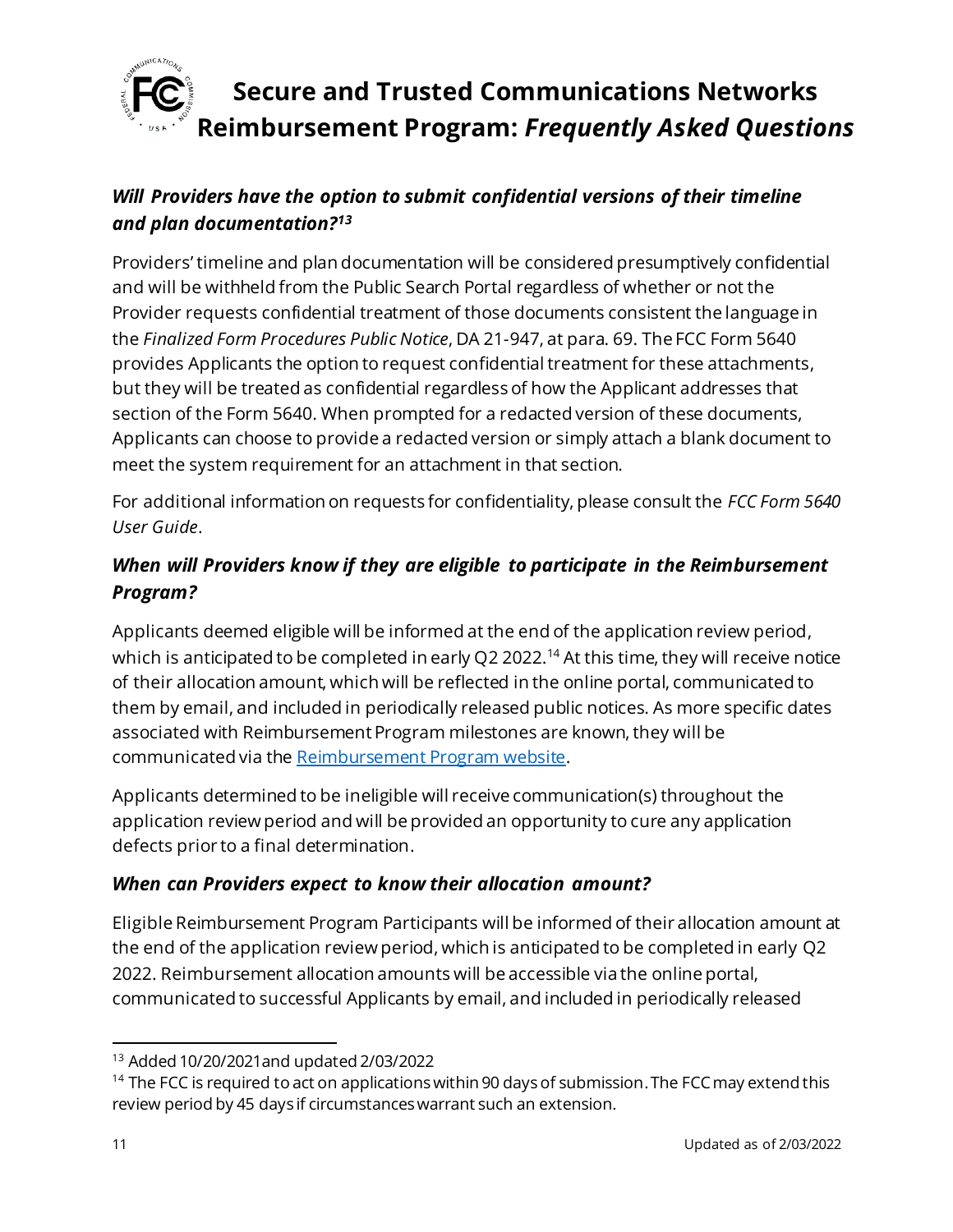

public notices. As more specific dates associated with Reimbursement Program milestones are known, they will be communicated via th[e Reimbursement Program website](https://www.fcc.gov/supplychain).

#### *When can Providers begin submitting invoices for reimbursement?*

Participants can begin submitting reimbursement claim requests as soon as they receive their funding allocation, which is anticipated to occur in Q2 2022. As more specific dates associated with Reimbursement Program milestones are known, they will be communicated via th[e Reimbursement Program website](https://www.fcc.gov/supplychain).

Participants must file at least one FCC Form 5640 Reimbursement Claim Request no later than one year after the FCC approves their Application Request for Funding Allocation. Failure to file within the one-year period will result in the FCC reclaiming the Participants funding allocation. Participants can continue to file Reimbursement Claim Requests during the removal, replacement, and disposal (RRD) term and up until 120 days following the end of the Participant's RRD term. Participants should note, however, that costs can only be incurred through the end of their RRD term (i.e., costs incurred after expiration of the RRD term are not eligible for reimbursement).

#### *How will the FCC and Fund Administrator guard against Fraud, Waste, and Abuse?*

In addition to the FCC maintaining records and a rigorous reimbursement claim approval process, Participants may be subject to a variety of audits, site visits, and proof of payment requests during the close out process to assist the FCC and Fund Administrator in guarding the Reimbursement Program against fraud, waste, and abuse.

Audits may be conducted by various oversight bodies, including but not limited to, the FCC Office of Inspector General (OIG), Government Accountability Office (GAO), or U.S. Department of Treasury. A Participant has an ongoing obligation to retain documentation supporting its requests for reimbursement for a period that extends 10 years after the date it receives its final payment from the Reimbursement Program Fund.

Reimbursements will only be made for actual costs incurred as evidenced by a legitimate third-party invoice provided as documented evidence. Each reimbursement claim submission requires the Participant to certify to its accuracy and compliance with the Reimbursement Program and FCC rules, and any applicable federal statutes.

#### *Where can Providers find more information about the Reimbursement Program?*

Additional information about the Reimbursement Program can be found on the Program website a[t www.fcc.gov/supplychain](http://www.fcc.gov/supplychain).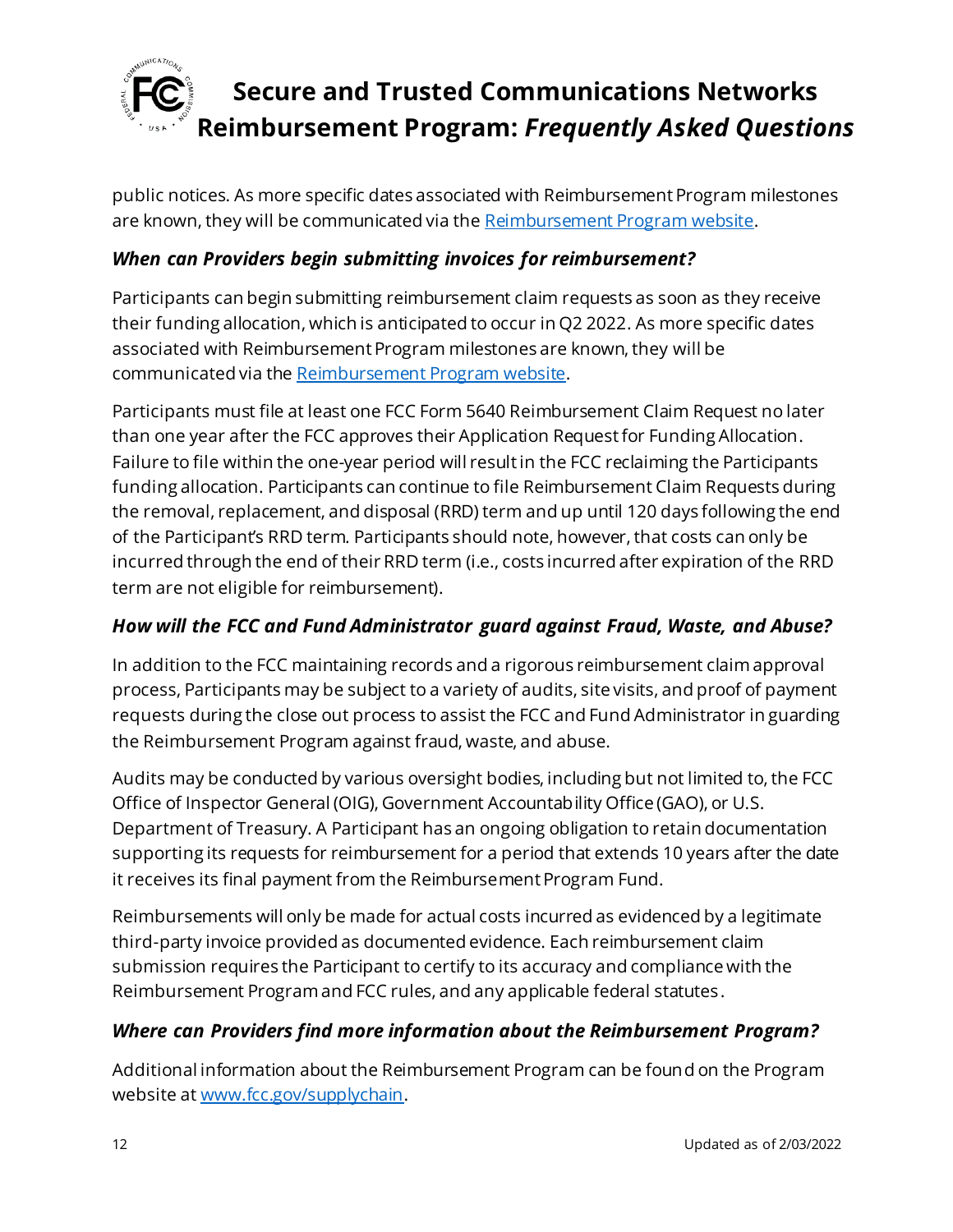

Providers may also contact the Reimbursement Program Fund Administrator email address at [SCRPFundAdmin@fcc.gov](mailto:SCRPFundAdmin@fcc.gov) with questions regarding the application and reimbursement request process or regarding actual submissions. Providers may also contact the Reimbursement Program Fund Administrator by calling (202) 418-7540 from 9:00 AM ET to 5:00 PM ET, Monday through Friday, except for Federal holidays.

### *What forms of documentation will be required to support cost estimates?*

Documentation to support cost estimates will be requested as part of your FCC Form 5640 Application Request for Funding Allocation. During the filing window, Applicants may use the Catalog of Eligible Expenses and Estimated Costs (the Cost Catalog) embedded in FCC Form 5640 to support requests if quotes or other documentation are not available at the time of submission. However, vendor quotes must be provided for costs not included in the Cost Catalog or for estimates that differ from the average cost estimates listed in the Cost Catalog. Also, vendor quotes must be provided for eligible expenses before the Participant will be reimbursed for actual costs.

### *What documentation should Providers retain in order to comply with Reimbursement Program requirements?<sup>15</sup>*

In the *2020 Supply Chain Order*, the Commission advised Program Participants to retain all documentation related to their requests for funding reimbursement for actual expenses incurred (including relevant invoices and receipts) for a period of ten years. As such, Program Participants should retain documentation for each step of the removal, replacement, and disposal process in order to verify compliance with this requirement. As it relates to disposal effort in particular, Program Participants should:

- Retain shipping or transportation including detailed inventories supported by an affidavit, dates, locations, transportation service provider name, and means of transportation.
- Retain certificates of media disposition and certificates of destruction that will help Program Participants and the Commission verify compliance with their disposal and verification obligations.
- Maintain a chain of custody for removed covered communications equipment awaiting destruction or recycling and a detailed inventory of all items removed from a site.
- Maintain a detailed inventory of all items removed from a site. This inventory should be dated by the date of removal, include how the items are being destroyed, where the

<sup>15</sup> Added 10/20/2021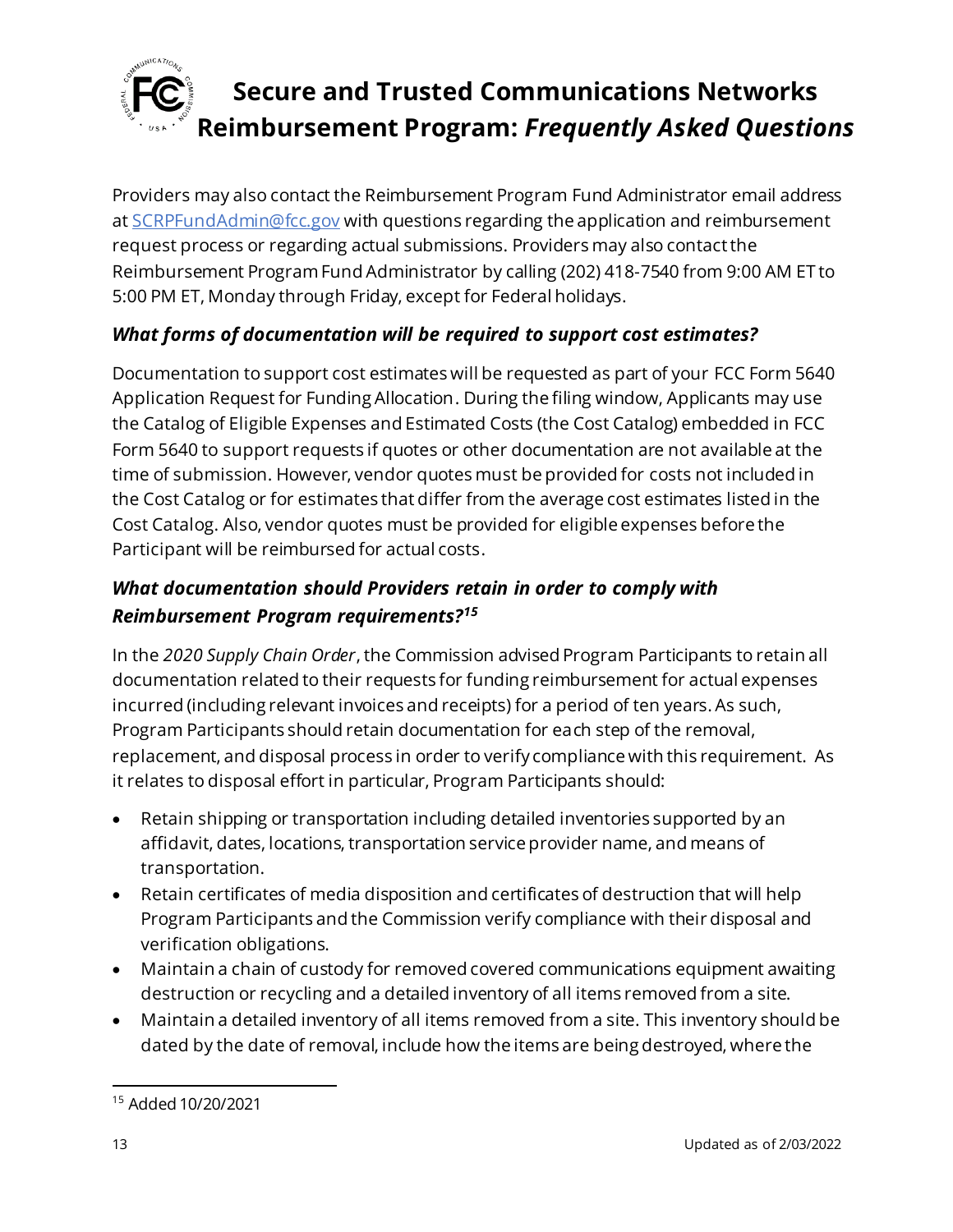

equipment is being shipped, and the means of transportation to the recyclers. This documentation could take the form of short affidavits, receipts for storage facilities, affidavits attesting to the storage conditions, and photographic or video documentation.

• Have the disposal company maintain sufficient documentation evidencing the destruction of the equipment. At a minimum, the disposal company should be able to provide the Program Participant with a certificate of destruction, where applicable.

## <span id="page-13-0"></span>**Eligible Expenses**

#### *What costs are eligible for reimbursement within the Reimbursement Program?*

The Reimbursement Program will reimburse eligible Providers of advanced communications services for costs reasonably incurred for the removal, replacement, and disposal (RRD) of their Huawei and ZTE equipment and services obtained on or before June 30, 2020. RRD costs incurred prior to April 17, 2018 will not be reimbursable. Though reimbursement claims can be submitted for 120 days after the expiration of the RRD term, costs incurred after the expiration of the RRD term are ineligible for reimbursement.

The FCC considers the cost of replacement facilities 'reasonable' if the replacement facilities are comparable to those in use by the Provider prior to the RRD of covered communications equipment or service. Consideration of 'costs reasonably incurred' may necessarily be decided on a case-by-case basis by the FCC based on information provided as part of the application process.

The FCC recognizes that comparable replacements for older networks may not be available in the marketplace. For example, the FCC has said that replacing older mobile wireless networks with a 4G LTE equipment or service that is 5G ready will be treated as a comparable replacement. For additional information on comparable replacements and the treatment of technology upgrades, *se[e Third Report & Order](https://www.fcc.gov/document/fcc-acts-protect-national-security-communications-supply-chain-0)*, FCC 21-86, paras. 86-92.

The FCC has developed a Cost Catalog that contains categories of costs expected to be incurred in the RRD process and provides a detailed list of the core and non-core equipment and services eligible for reimbursement (and their associated predetermined estimated costs). Applicants can rely on the average cost estimates identified in the Cost Catalog when completing their FCC Form 5640 Application Request for Funding Allocation. For costs not covered by the Cost Catalog, or if Applicants want to use a cost estimate that differs from the Cost Catalog, they mustinstead provide an individualized cost estimate supported by a vendor quote. The Cost Catalog can be found on the Reimbursement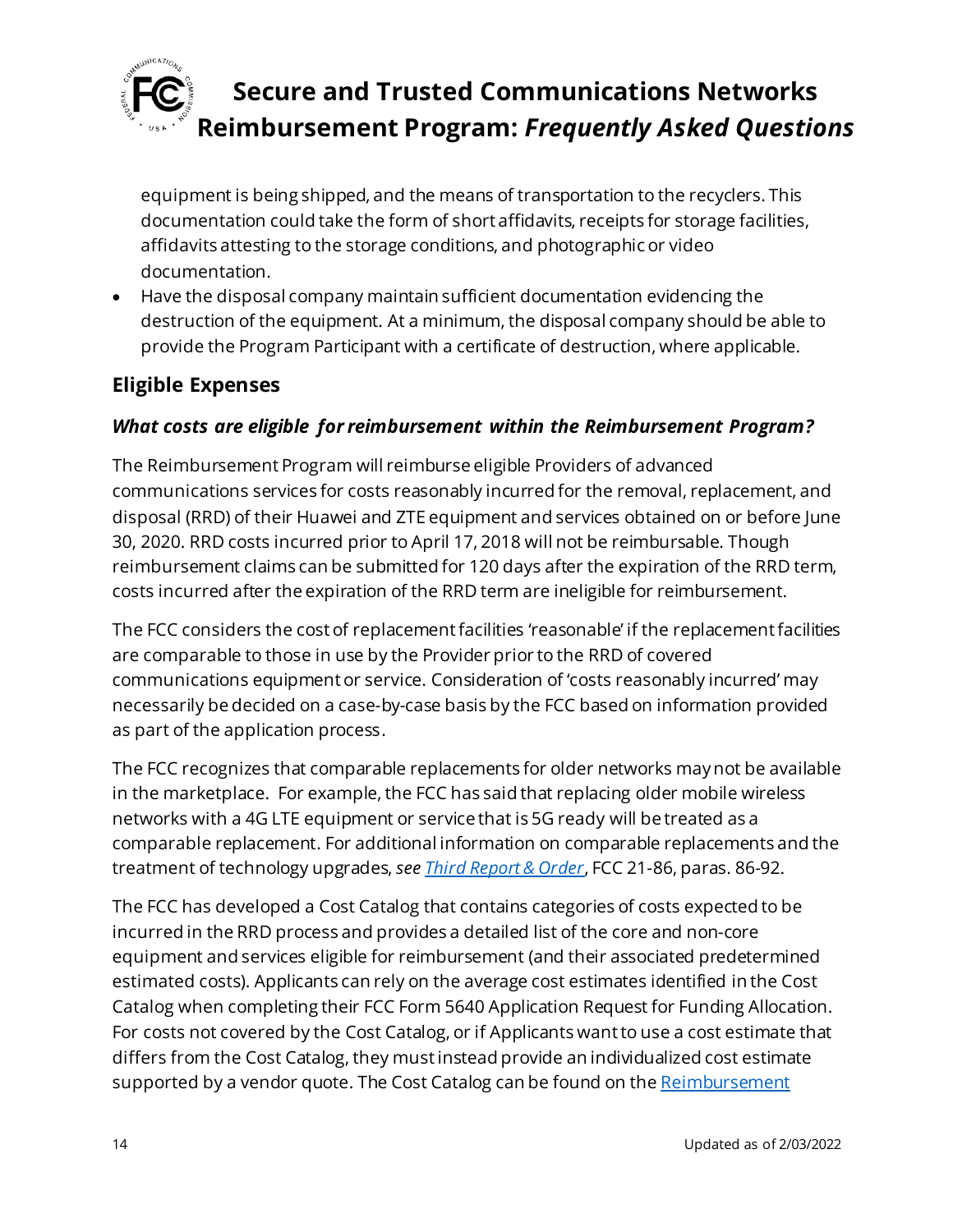

[Program website](https://www.fcc.gov/supplychain). Providers are encouraged to consult the Cost Catalog prior to submitting their application.

## *What costs are not eligible for reimbursement within the Reimbursement Program?*

*Technology Upgrades*. Reimbursement claims will be reviewed by the Fund Administrator and the Commission for eligibility and reasonableness. The FCC will only issue allocations and disbursements up to the amount of a comparable replacement using a "costs reasonably incurred" standard. Costs incurred above and beyond the reasonable cost of a comparable replacement will be borne by the Participant. Examples of technology changes that the Commission has said are technology upgrades and not comparable replacements are as follows:

- Replacing a microwave backhaul with fiber backhaul or replacing last-mile fixed wireless links with fiber-to-the-premises (FTTP) is considered a technology upgrade
- Replacement of fixed wireless links or RAO networks with fiber

When Reimbursement Program Participants seek to replace eligible covered communications equipment or service with a technology upgrade in excess of the costs of a comparable replacement, they will need to provide price quotes for a comparable replacement with their FCC Form 5640 Application Request for Funding Allocation and may not rely on the cost estimates contained in the Cost Catalog to estimate the cost of a comparable replacement.

*Customer Premises Equipment*. Separately, the Commission has determined that the replacement of non-Huawei or ZTE mobile handsets and other customer premises equipment, including Internet of Things devices, used by end users to access and utilize advanced communications services are not reasonably necessary to the removal, replacement, and disposal (RRD) of covered communications equipment or service. Accordingly, costs associated with the RRD of non-Huawei or ZTE customer premises equipment are ineligible for reimbursement under the Reimbursement Program. *Se[e Third](https://www.fcc.gov/document/fcc-acts-protect-national-security-communications-supply-chain-0)  [Report & Order](https://www.fcc.gov/document/fcc-acts-protect-national-security-communications-supply-chain-0)*, FCC 21-86, para. 94. In addition, the Wireline Competition Bureau has said, citing the Commission's language in the *[Third Report & Order](https://www.fcc.gov/document/fcc-acts-protect-national-security-communications-supply-chain-0)*, that wired (Wi-Fi) and wireless routers that constitute CPE are not reimbursable under the Program. *[Finalized](https://www.fcc.gov/document/fcc-announces-final-supply-chain-reimbursement-program-procedures)  [Forms Procedures Public Notice](https://www.fcc.gov/document/fcc-announces-final-supply-chain-reimbursement-program-procedures)*, DA 21-947, at 35, para. 100.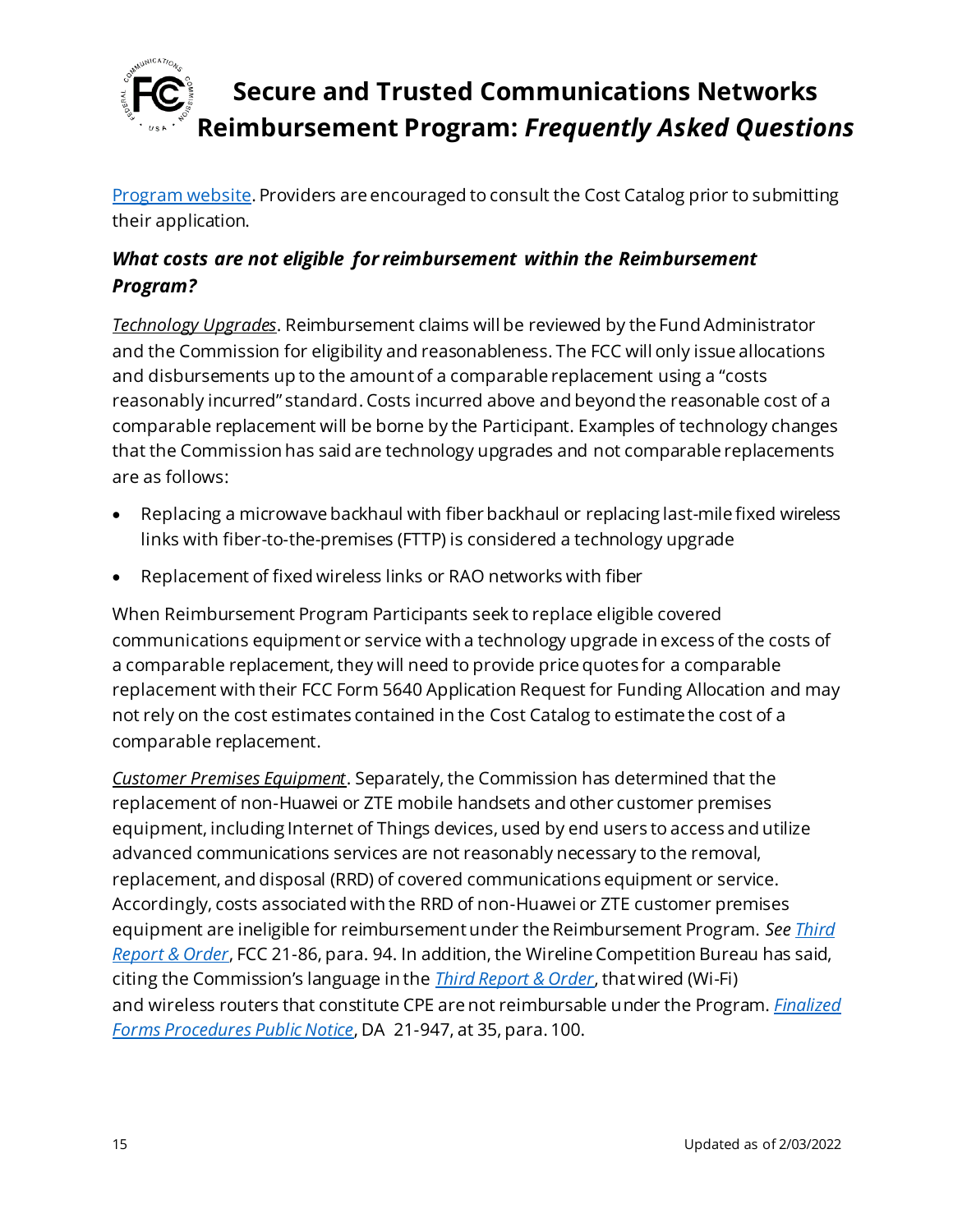

#### *What is the purpose of submitting cost estimates?*

Approved cost estimates will serve as the basis for Reimbursement Program Participants' allocation determinations as well as a basis for the review of subsequent reimbursement claims. A Participant's allocation is the amount of funding set aside from the Reimbursement Program for the Participant to draw against as costs are incurred. To help the FCC and Fund Administrator determine a Participant's approved estimate amount, Providers must identify in their application both their existing equipment and/or services and the replacement equipment and/or services they intend to purchase or have purchased to complete their removal, replacement, and disposal (RRD) project. Reimbursement Program Participants can only receive funding disbursements for actual costs incurred, that are found reasonable, up to the amount of their funding allocation.

The FCC and Fund Administrator will review each cost estimate for reasonableness and ensure that the cost estimate is supported by either the Cost Catalog or vendor quotes or invoices. If additional information is needed, Participants will receive a Request for Information (RFI) for clarification or additional information via the online portal to the contact(s) on file. In order to provide a timely response to any RFIs, please ensure that the Contact Information provided in the application is up-to-date and accurate.

#### *Are expenses related to financing a line of credit or bridge loan reimbursable?*

There may be instances when a Reimbursement Program Participant began the removal, replacement, or disposal (RRD) process prior to applying for and receiving their funding allocation from the Reimbursement Program and obtained a line of credit or bridge loan to do so. In such instances, the origination fees, commitment fees, and other fees and expenses associated with that loan may be reimbursable up until the time of allocation. These costs will be considered on a case-by-case basis and Participants will need to submit supporting documentation, including a brief cover letter detailing the need for the line of credit or bridge loan, how that funding is being utilized, and demonstrating that reimbursement is being sought only for fees incurred pre-allocation. All such fees incurred after a Participant receives their allocation will carry a presumption of being unreasonable and accordingly, will not be reimbursed.

#### *Are temporary/interim facilities reimbursable?*

Yes, if a Provider requires interim facilities to meet its RRD term or avoid prolonged downtime during the transition, then interim facilities may be reimbursable. Circumstances will be considered on a case-by-case basis.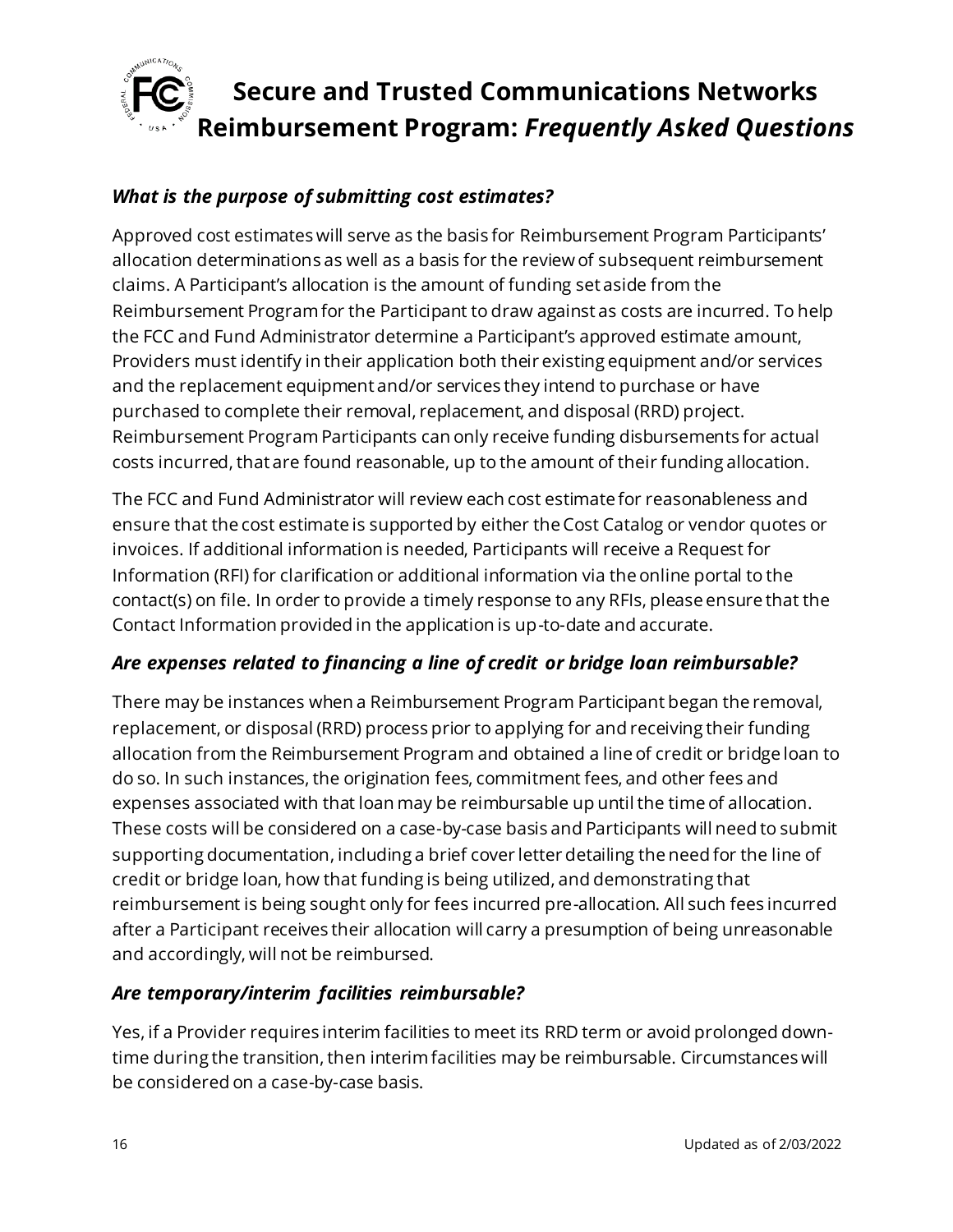

#### *Is construction of a new tower reimbursable?*

Costs associated with a new tower may be reimbursable and will be considered on a caseby-case basis. If a structural analysis of a tower concludes that the tower cannot be reinforced to support a new piece of equipment, the Provider should determine whether there are other options available besides constructing a new tower that will allow it to complete its equipment replacement within its RRD term. Any Reimbursement Program Participant seeking reimbursement for tower construction will be required to submit documentation, such as a statement signed and with the seal of an accredited structural engineer, certifying the results of a tower study, along with their cost estimate to erect the new tower.

### *Can Providers be reimbursed for vendor travel expenses? If so, how should travel expenses for reimbursement be submitted?*

Vendor travel expenses (e.g., meals, airfare, mileage) not included in a vendor's rates are eligible for reimbursement provided they are reasonable. All stand-alone travel expenses submitted for reimbursement must be itemized. Consistent with Internal Revenue Service guidelines, Reimbursement Program Participants must also submit receipts for any travel expense greater than \$75.00 and all lodging expenses. As such, please include receipts for travel expenses as an attachment to the particular reimbursement request on the FCC Form 5640 with which the travel expense is associated, in addition to the underlying invoice for the service rendered.

Alternatively, expenses for meals and incidentals can be billed on a per diem basis. The per diem amount should be in accordance with the approved government per diem rates in effect with the work that was performed (available at th[e GSA website\)](https://www.gsa.gov/travel/plan-book/per-diem-rates) for the location where the work was completed. Note that lodging may not be billed on a per diem basis and those expenses must be supported by a receipt or invoice.

### *Can a Provider be reimbursed for the cost of in-house labor?*

The cost of the salary of an internal employee for the time he or she works exclusively on tasks directly related to the Participant's RRD project may be reimbursable. Reimbursement Program Participants will be required to submit documentation showing hourly rates, time spent on the RRD project, and other information that will allow the Fund Administrator, and any Program auditors, to substantiate the cost incurred by the Participant.

Note that overhead and ongoing business expenses not directly attributable to the RRD of Huawei and/or ZTE communications equipment or services, that would be incurred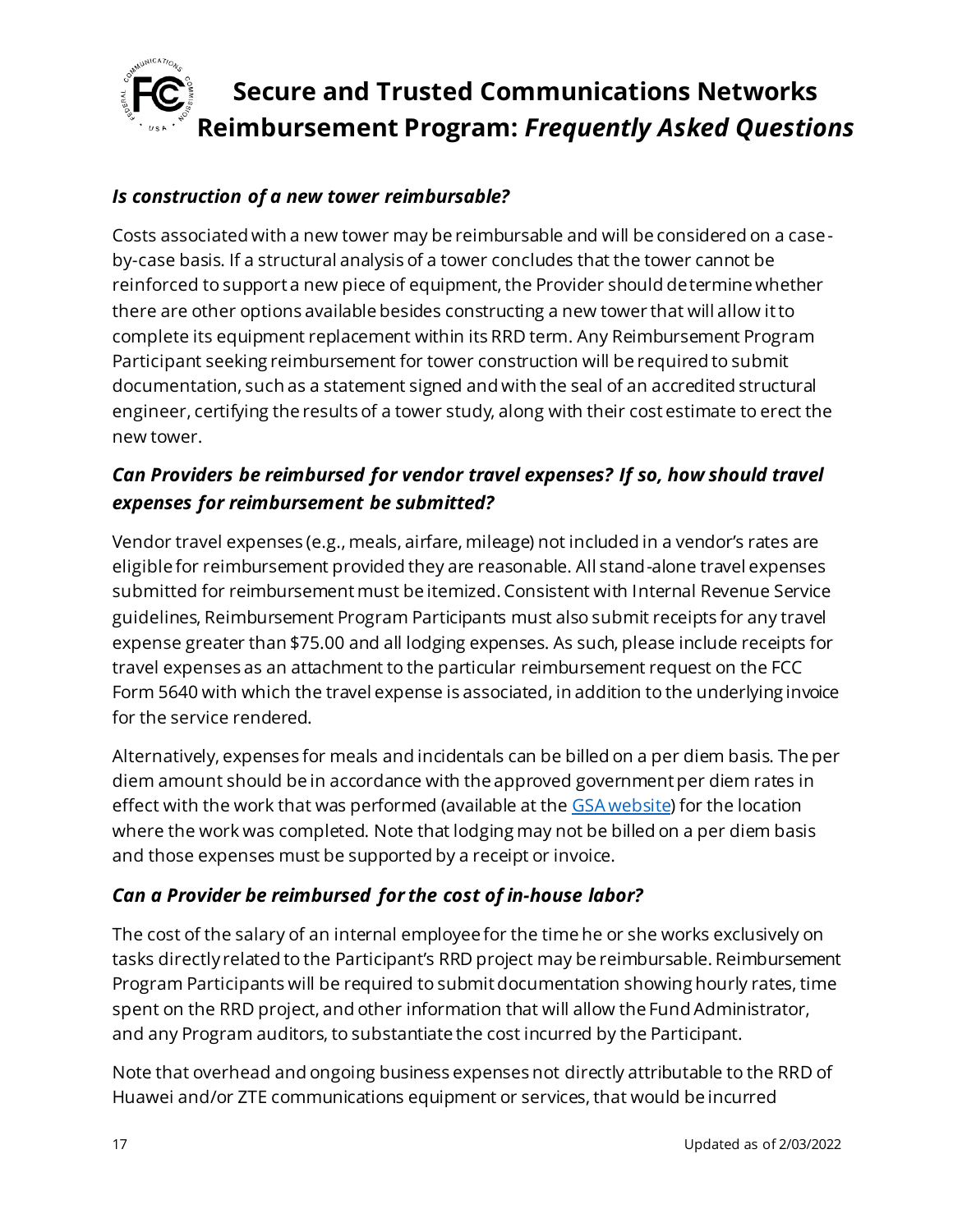

regardless of participation in the Program, are not reimbursable. Examples of nonreimbursable overhead costs include general business operations, administrative, accounting, rent, utilities, insurance, normal system maintenance, etc. For instance, if an employee was hired specifically to manage Reimbursement Program compliance, their salary and benefits may be reimbursable, but only that portion of the salary (i.e., hours) directly related to the Program - hours working on general business operations not related to the Program will not be reimbursable.

Providers are not permitted to sell services to themselves and employees are not permitted to sell consulting services to the Provider.

### *What does the Project Management Category in the Cost Catalog Cover for purposes of cost estimates?*

Providers may consider project management services to include both 'reimbursementrelated' project management services (e.g., FCC Form 5640 planning, preparation and filing support, invoice processing, documentation collection and completion) and 'in-the-field' technical project management services (i.e., vendor turnkey or bundled, technical management of on-site equipment removal, replacement, and disposal projects). For purposes of estimating cost using the Cost Catalog, the Project Management categories (in particular 5.7.1 and 5.7.3) are only applicable to estimating cost for 'in-the-field' technical project management services.

'Reimbursement-related' project management services (e.g., FCC Form 5640 planning, preparation and filing support, invoice processing, documentation collection and completion) are not included in the Cost Catalog and should, therefore, be entered by indicating that the cost estimate average is not included in the Cost Catalog and providing the estimated costs and required supporting documentation. Estimates will be reviewed for reasonableness based on the description of services provided relative to the total cost and technical aspects of the project; consideration of the timing of the Participant's removal, replacement, and disposal project; and consideration of the appropriateness of the rate provided given the type of work described.

The rates for 'Reimbursement-related' project management services are anticipated to be lower than those included in the Cost Catalog, which are intended to apply to 'in-the-field' technical project management services.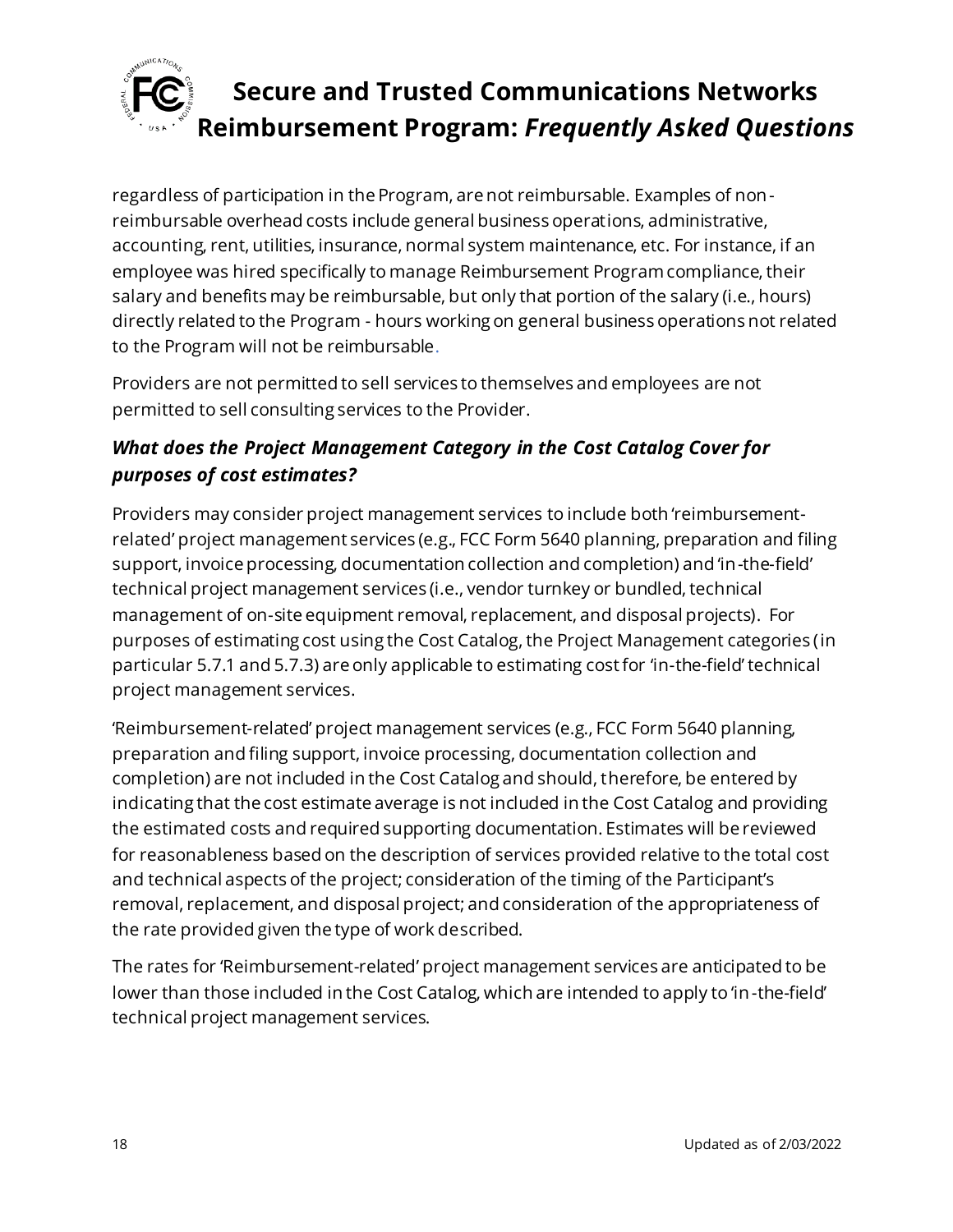

## *How will Reimbursement for disposal costs performed prior to the release of the FCC's guidance on disposal best practices be considered?<sup>16</sup>*

The FCC addressed this question in the Disposal Guidanc[e Public Notice \(PN DA 21-1234\)](https://docs.fcc.gov/public/attachments/DA-21-1234A1.pdf). Providers of advanced communications services that removed and disposed of covered communications equipment or services prior to the release of PN DA 21-1234 on September 30, 2021 could not have known the best practices provided in Appendix A of that PN. Accordingly, the Commission will take this into account when evaluating compliance with Section 1.50004(j) for disposal occurring prior to the release of these best practices. The Commission expects Providers have acted reasonably, however, in carrying out the safe and secure disposal of covered communications equipment and have retained sufficient documentation to verify the disposal efforts taken. To the extent that covered communications equipment is still in a Provider's custody and not destroyed, providers are encouraged to follow the disposal guidance provided in PN DA 21-1234 going forward.

## *Can the cost of replacing non-Huawei or ZTE (i.e., "third-party") network equipment that is not compatible with replacement equipment be reimbursable?<sup>17</sup>*

Yes. Third-party network equipment that is not compatible with replacement equipment and rendered useless due to the replacement of covered equipment with incompatible replacement equipment may be eligible for reimbursement under the Reimbursement Program. To be considered eligible, the costs associated with the replacement of such equipment must be reasonably necessary to the removal, replacement, and disposal of covered communications equipment and service. That said, the cost of replacing non-Huawei and ZTE customer premises equipment (CPE) is ineligible for reimbursement. *See WCB Finalizes Application Filing Procedures, Cost Catalog, and Replacement List for the Secure and Trusted Communications Networks Reimbursement Program*, WC Docket No. 18-89, Public Notice, DA 21-947, para. 90 (WCB Aug. 3, 2021); *Protecting Against National Security Threats to the Communications Supply Chain Through FCC Programs,* WC Docket No. 18-89, Order on Clarification, DA 21-1339, paras. 6-7 (WCB Oct. 28, 2021).

<sup>16</sup> Added 10/20/2021

<sup>17</sup> Added 12/03/2021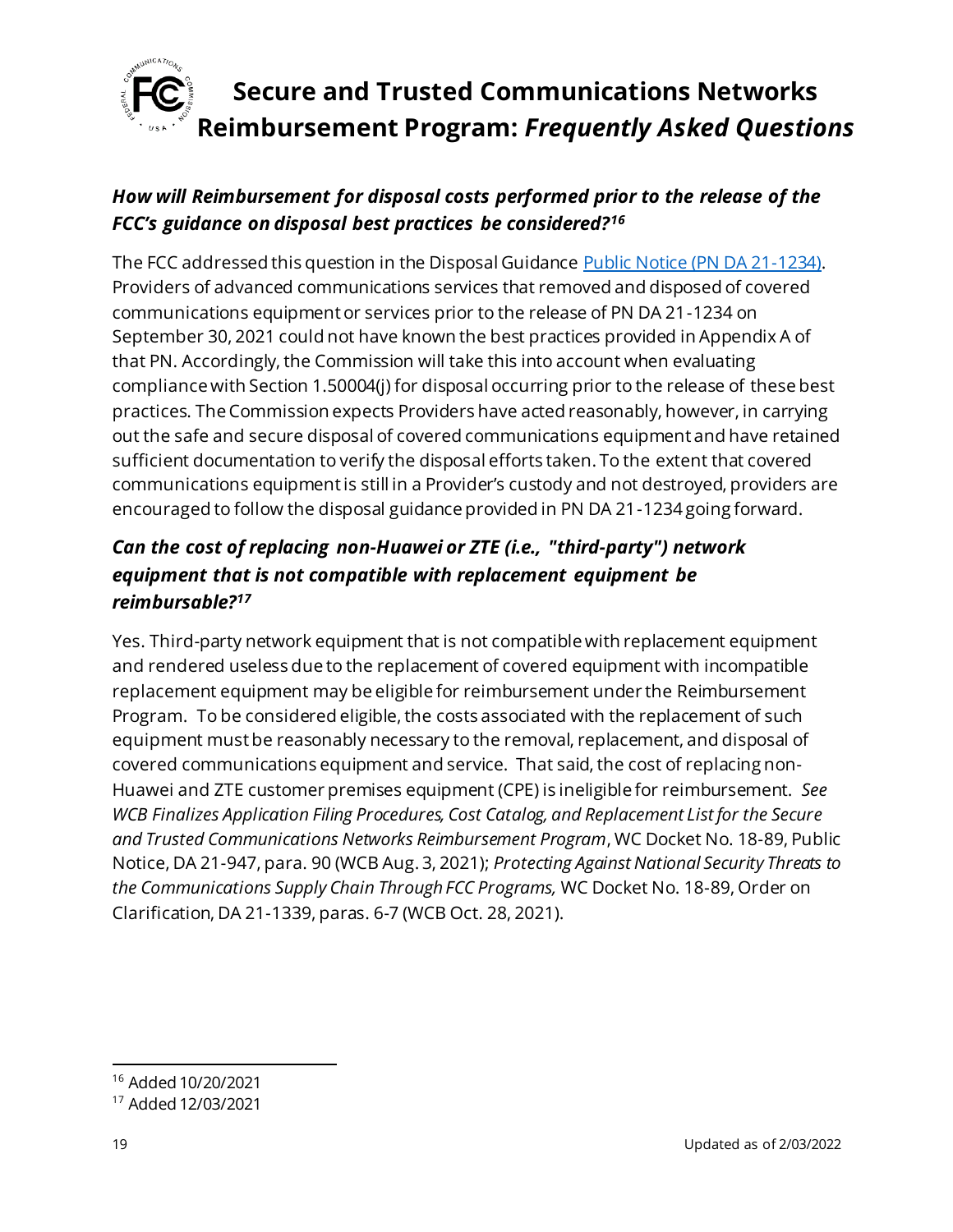

### <span id="page-19-0"></span>**Cost Estimates**

#### *How often can Providers revise cost estimate(s)?*

During the filing window, Applicants may revise their cost estimates as many times as needed. Once their application has been submitted and while it is being reviewed, i.e., prior to being deemed eligible and receiving notification of their allocation, Applicants cannot amend their cost estimates unless (1) specifically asked to revise their estimate in response to a RFI from the Reimbursement Program Fund Administrator or (2) the Applicant has notified the Reimbursement Program Fund Administrator of its intent to amend its application and has contacted the Fund Administrator Help Desk via email or phone. As a general matter, amendments to an FCC Form 5640 Application Request for Funding Allocation that would result in an increase to the total cost estimate will be denied. Postallocation throughout the reimbursement process, Reimbursement Program Participants must revise their cost estimate if either a) costs are not fully supported by a vendor quote or b) a vendor's quoted cost has changed. Updated, current vendor quotes must be filed with the Commission prior to submitting a reimbursement claim associated with the vendor or supplier.

#### *Can Providers include contingency amounts to their estimates?*

No, contingency amounts will not be accepted as part of an Applicant's cost estimate submission. Post allocation issuance, Reimbursement Program Participants can revise their cost estimates, through a modification filing if they learn of additional expenses or higher costs than those previously entered.

### *If a cost estimate has been approved during the estimate review phase, will all invoices associated with that cost estimate also be considered reimbursable?*

During the estimate review phase, the FCC and Fund Administrator will conduct a detailed review of all estimates submitted, requesting further information if needed. Invoice submissions will undergo a separate thorough review process even if the cost estimate has already been approved.

When a Reimbursement Program Participant later submits a Reimbursement Claim Request for an expense that was approved during the cost estimate review phase, that submission will be reviewed for sufficiency of documentation (e.g., a valid vendor invoice) and consideration of whether the Participant has made any changes in its transition plan as indicated through other submissions or cost estimate modifications.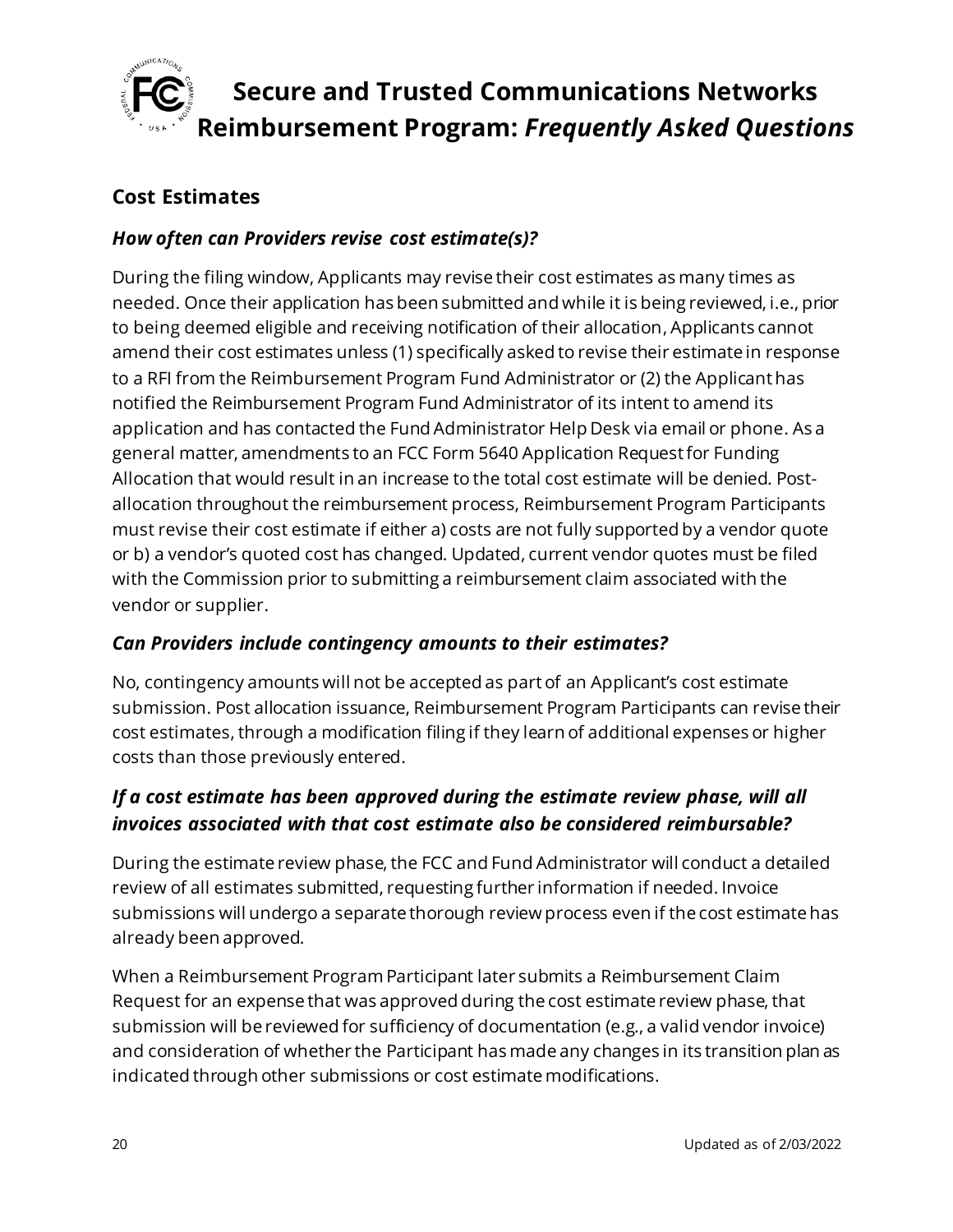

If the actual cost of the equipment or service has increased above what the Participant estimated, or the Participant purchases equipment or services that are different from what it reported when submitting its cost estimates, the Participant will be asked to revise and resubmit its estimate to reflect the updated understanding of expenses. The FCC and Fund Administrator will review this documentation and recommend payment for those revised expenses deemed reasonable. Funding allocations will not be adjusted once issued, and Participants will only be reimbursed for reasonable expenses actually incurred up to the amount of the allocation even if their plans change or actual costs exceed the amount of the funding allocation.

## *What documentation is required when submitting cost estimates for in-house labor?*

If an Applicant intends to use in-house labor to perform tasks related to the Reimbursement Program, they may be eligible for reimbursement if adequately supported. All internal labor costs that an Applicant expects to incur in conjunction with the Program and for which it intends to seek reimbursement must be included in its cost estimate. When filing cost estimates not based on the Cost Catalog, internal labor costs should be estimated on a per hour basis for each Program-related task, providing both an estimate of labor hours to be incurred for each Program-related task and the internal labor rate to be used. The cost estimate for each task will equal the estimate of the total hours per task multiplied by the per hour internal labor rate, which may include salary and benefits. As with all cost estimates, Applicants must certify that the estimates are made in good faith.

If an Applicant's cost estimate includes internal labor costs, it should upload the following supporting documentation to its estimate:

- A listing of the tasks it expects to perform during the Program, including the estimated hours per task, the internal labor rate to be applied, and the total dollar amount for the task
- A breakdown of how each internal labor rate is calculated, showing the salary and benefits

In its review and assignment of an allocation, the FCC and Fund Administrator will exercise its discretion in determining the reasonableness of hours and/or labor rates. Applicants should anticipate and be prepared to provide justification if additional information is requested as to why the total labor amount entered is above that listed in the Cost Catalog. During the reimbursement period or at account closing, the FCC and/or Fund Administrator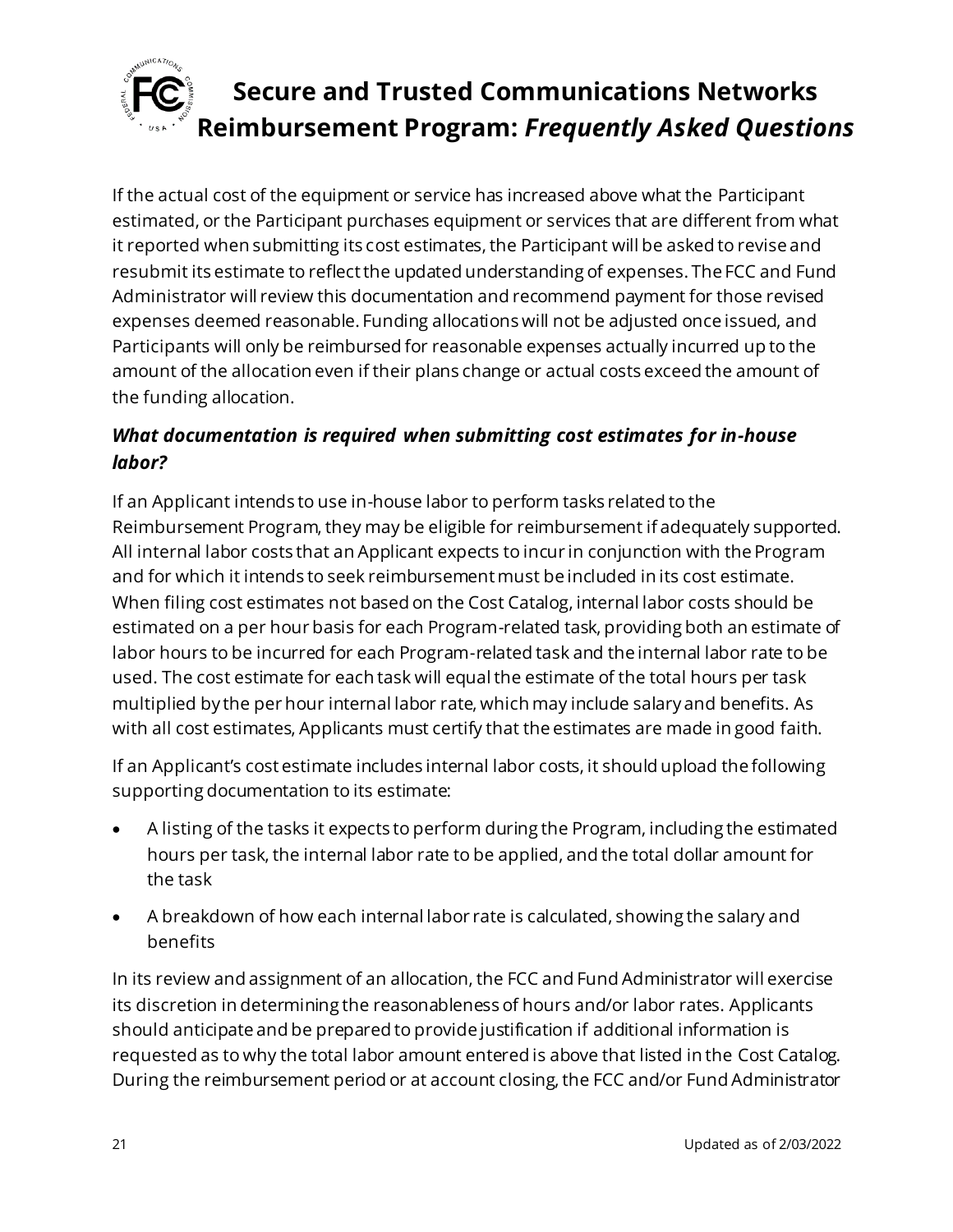

may request additional supporting information for internal labor costs, such as payroll, human resources, or financial records.

## *How should Applicants submit cost estimates for truck rolls or self-install services (Cost Catalog index 5.49.0)?<sup>18</sup>*

Prior versions of the Cost Catalog incorrectly indicated that the cost estimate range and average identified for truck rolls or self-install services (Cost Catalog Index 5.49.0) were per end user. The cost estimate range and average instead, however, reflects the total estimated cost for the truck rolls or self-installs needed for all applicable end user locations in a local service area -- not the cost for truck roll or self-install to each individual end user location. Removal of the "(per end-user)" unit of measurement for cost estimates for truck rolls or self-install services is reflected in the *Secure and Trusted Communications Networks Reimbursement Program: Final Catalog of Eligible Expenses and Estimated Costs, Revised December 17, 2021.*

### *How should Providers enter cost estimates when replacing more than one unit of equipment or services? 19*

If the quantity of replacement equipment or services is greater than one and the Applicant is using the Cost Catalog average, they must manually update Column J (est\_cost) of the SCRP Excel Upload Cost Estimates Template to reflect the cost estimate of all units of the equipment or service being replaced. For equipment, this cost estimate number would reflect the product of multiplying Column I (cost\_catalog\_avg) by Column O (quantity\_of\_replacement\_equipment). For services, Applicants should pay close attention to the unit of measure in the Cost Catalog and reflect the appropriate number in Column J for the quantity of services they are replacing.

## <span id="page-21-0"></span>**Reimbursement & Payment Process**

### *When and how can Providers submit reimbursement claims for actual costs incurred?*

Reimbursement Program Participants can submit Reimbursement Claim Requests after they have incurred expenses and received their funding allocation as part of the application process. Participants submit reimbursement claims via the online portal using FCC Form 5640 Reimbursement Claim Request and will need to include supporting invoices

<sup>18</sup> Added 12/17/2021

<sup>19</sup> Added 1/11/2022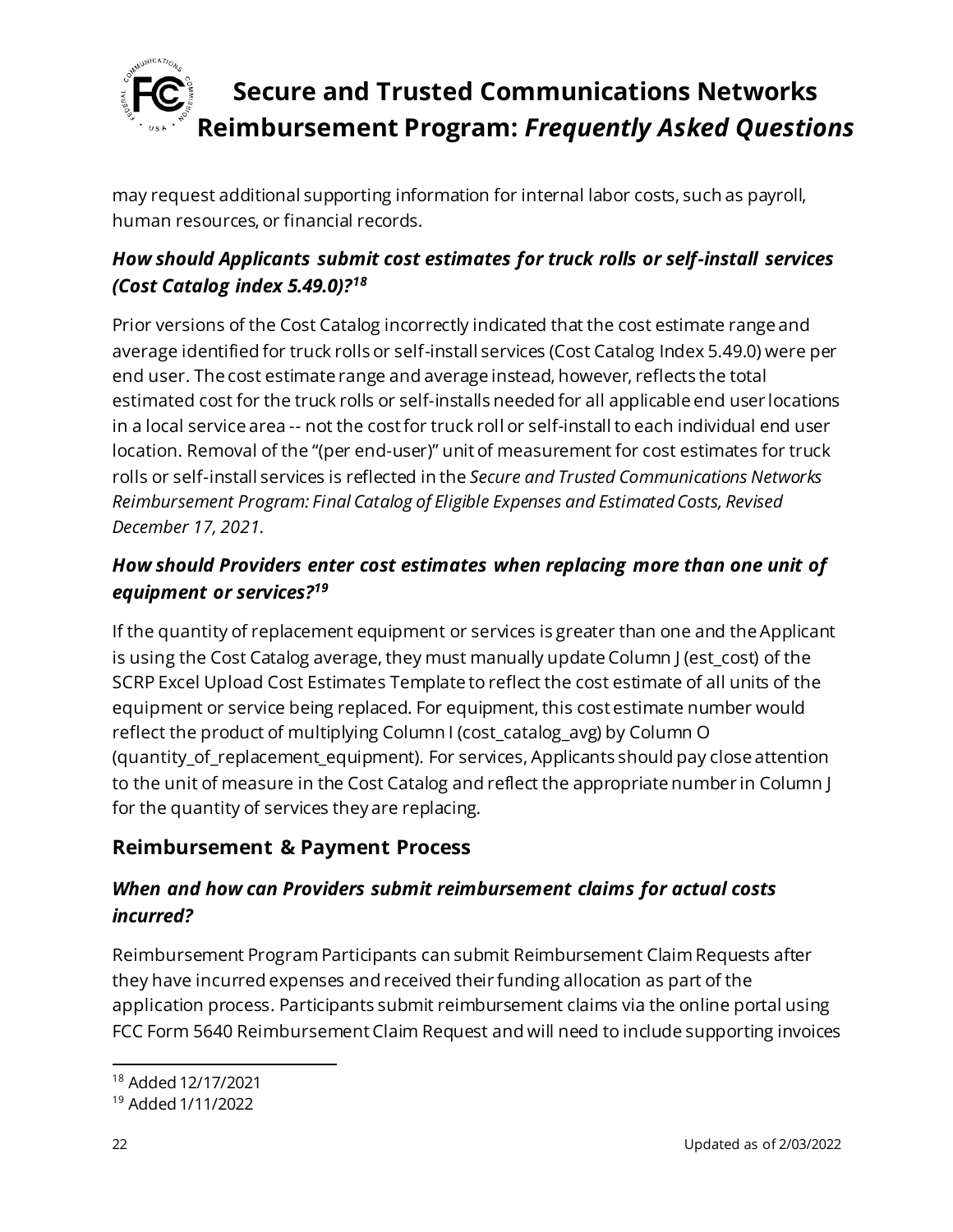

and other cost documentation with the submission. Detailed guidance will be provided on how to submit Reimbursement Claim Requests via the online portal.

Participants can submit multiple Reimbursement Claim Requests via the online portal as they incur expenses throughout the reimbursement period. Participants are required to link actual costs incurred and the supporting invoice documentation to their itemized cost estimates. Participants must submit invoices through the online portal as attachments to their Reimbursement Claim Request.

Participants must file at least one Reimbursement Claim Request within one year of when the Commission approves the Provider's Application Request for Funding Allocation or the allocation will revert back to the Commission. Participants have one year from the initial disbursement of funds to complete the permanent RRD term of covered communications equipment or services unless and until they request and receive a term extension from the FCC. Participants can not submit Reimbursement Claim Requests for costs incurred after the end of their RRD term.

### *What standard will be applied to determine whether a cost is reimbursable?*

The FCC uses a "costs reasonably incurred" standard when determining whether a cost is reimbursable. This standard focuses on whether the cost is reasonably incurred for the removal, replacement, and disposal of Huawei/ZTE equipment and services. In evaluating the replacement, the Commission focuses on reasonable costs for a comparable replacement. For an additional discussion on the difference between a comparable replacement and a technology upgrade for purposes of the Reimbursement Program, *see Third R&O*, FCC 21-86, paras. 86-92.

A Participant's request for payment will be evaluated by the Fund Administrator and the FCC based on information provided by the Participant in their FCC Form 5640 Reimbursement Claim Request filing. To determine whether the expense was 'reasonably incurred', they will consider whether the cost is typically incurred when transitioning from covered communications equipment and services to a replacement, the costs in relation to alternative equipment and services, and the capabilities and functions performed by the replacement equipment and services as compared to the equipment and services removed. The Fund Administrator and the FCC will use comparison to the price ranges in the Cost Catalog, review of supporting invoice documentation provided, comparison to similar RRD project requests, and consideration of any additional justification or explanation submitted by the Participant. The approval process is designed to ensure reasonably incurred expenses are paid while at the same time guarding against waste,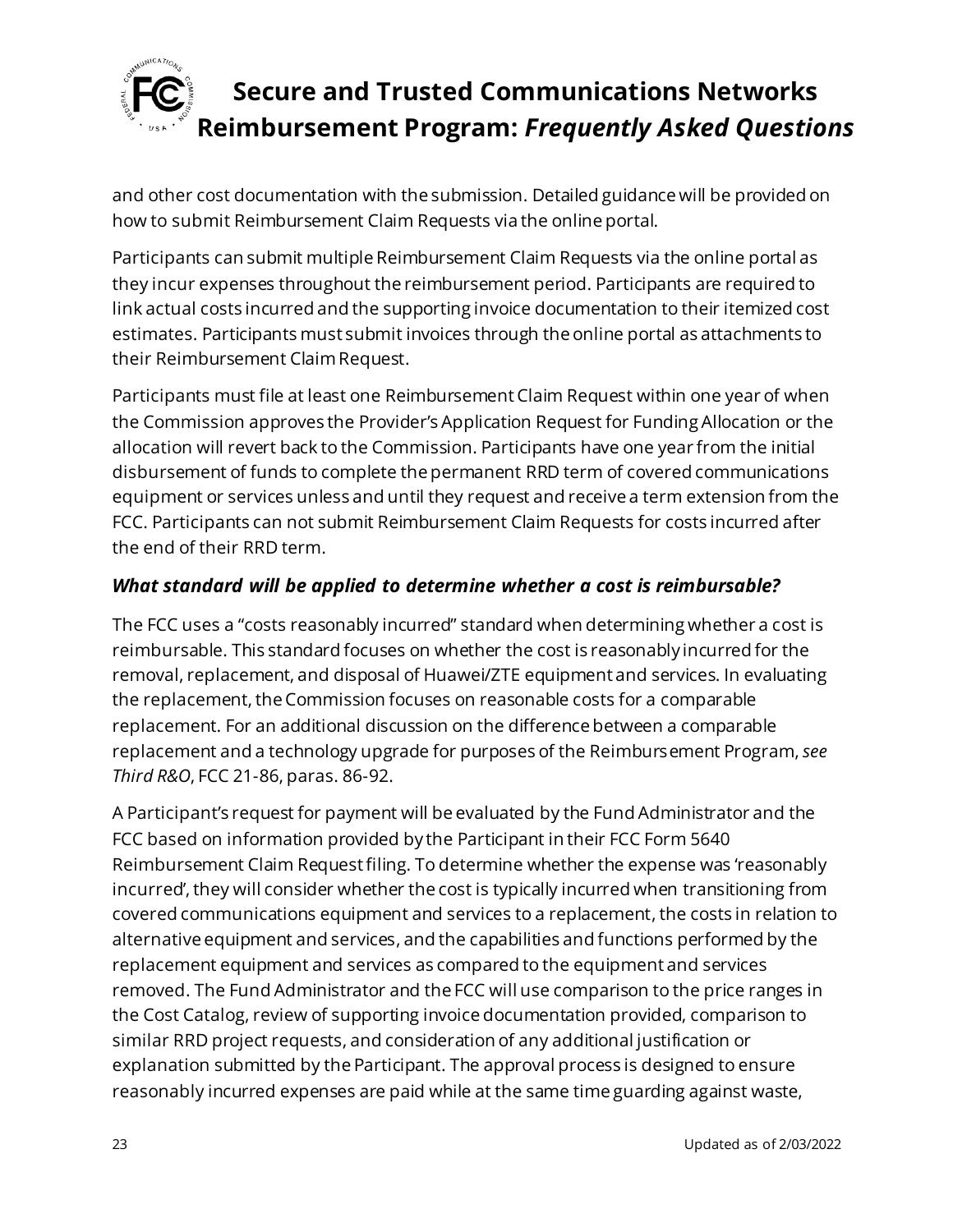

fraud, and abuse associated with the disbursement of federal funding. The FCC developed the Cost Catalog, with the input of industry stakeholders, to provide guidance on a range of market prices for expenses that Participants may incur as they replace Huawei and/or ZTE equipment or services.

### *What supporting detail is required for reimbursement of expenses?<sup>20</sup>*

Before submitting a Reimbursement Claim Request, Participants will need to provide a vendor or supplier quote associated with the invoice in the Reimbursement Claim Request. Participants will be required to link actual costs incurred and the supporting invoice documentation to their itemized cost estimates.

Supporting documentation of the expense incurred mustinclude a valid invoice (including vendor name, date issued, description of contents, etc.), receipt, or other form of documentation that explains the nature and cost of the expense.

Note: The Cost Catalog may not be used as documentation of an incurred expense. The Cost Catalog may only be used to support estimated costs and the Program only reimburses for actual costs reasonably incurred.

Specifically, invoices submitted by Participants for reimbursement must include the following information:

- Name of the vendor providing the service or equipment
- Invoice number (assigned by the vendor)
- Invoice date
- Payment due date
- Employer Identification Number (EIN) or Taxpayer Identification Number (TIN) of the vendor
- Description of the service provided, or equipment purchased
- Explanation of why expense is reimbursable under Program guidelines (which may be included in a cover letter)
- Total Invoice amount

<sup>20</sup> Updated 12/03/2021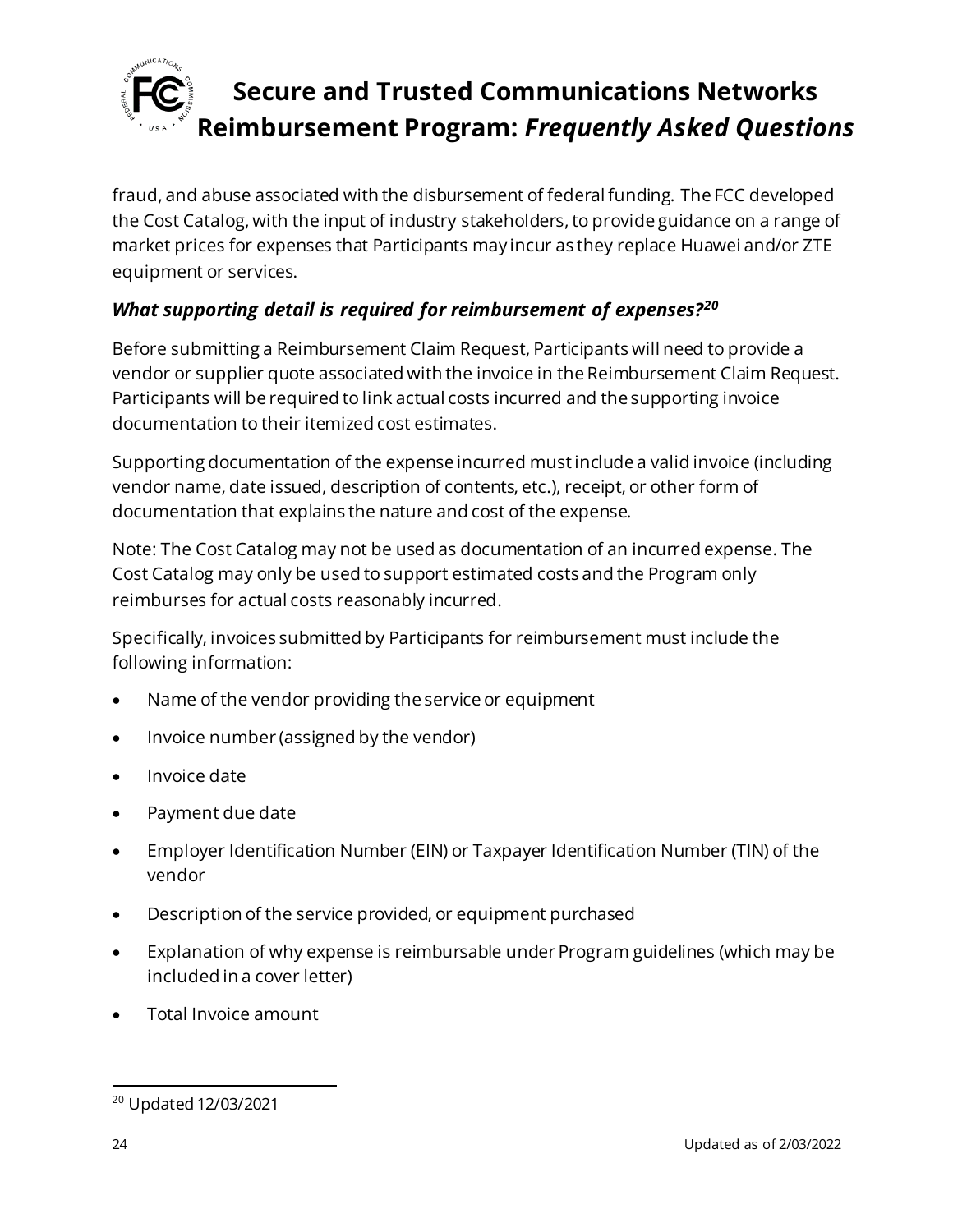

- Name of the Provider and Applicant FRN, or name of the Provider incurring the expense
- If costs are associated with a specific site location, include location name/number, and Location ID

## *Do Providers need to revise cost estimates if the actual cost exceeds the previously verified amount?*

Yes. Reimbursement Program Participants will be required to submit a revised cost estimate, by filing a modification application, and provide the rationale for increased costs before a claim in excess of a previously verified amount, at the line item level, will be considered. Participants will be notified via the online portal by the FCC and Fund Administrator through a RFI if a revision is required. Reimbursement will not be made in excess of a Participants available allocation amount. Claims exceeding the available allocation may be submitted as a Reimbursement Claim Request but will not be reviewed for reasonableness or forwarded for payment until, and if, a subsequent allocation is made by the Commission. If a subsequent allocation is not issued by the Commission, then those pending Reimbursement Claim Requests seeking disbursements in excess of the Participant's allocation amount will be denied. Participants may also be asked to provide details on the variance and rationale for increased costs.

## *If an element of the verified cost estimate was based on the Cost Catalog price, does the Provider need to submit a copy of the vendor quote before requesting reimbursement?*

Yes, Reimbursement Program Participants must submit a copy of the vendor quote, by filing a modification application, before filing a Reimbursement Claim Request for any claims for which the estimated costs were based on the Cost Catalog.

## *What documentation is required when seeking reimbursement for invoices for inhouse labor?*

For internal labor costs to be reimbursable, they must be entirely related to the Participant's RRD project (e.g., the costs would not have been incurred 'but for' the Reimbursement Program). When seeking reimbursement for internal labor, Participants must provide details on a per hour basis for each Program-related task, providing the labor hours incurred for each Program-related task, the internal labor rate used and a total cost. The total cost for each task should therefore equal the total hours per task multiplied by the per hour internal labor rate. Internal labor rates may include salary and benefits.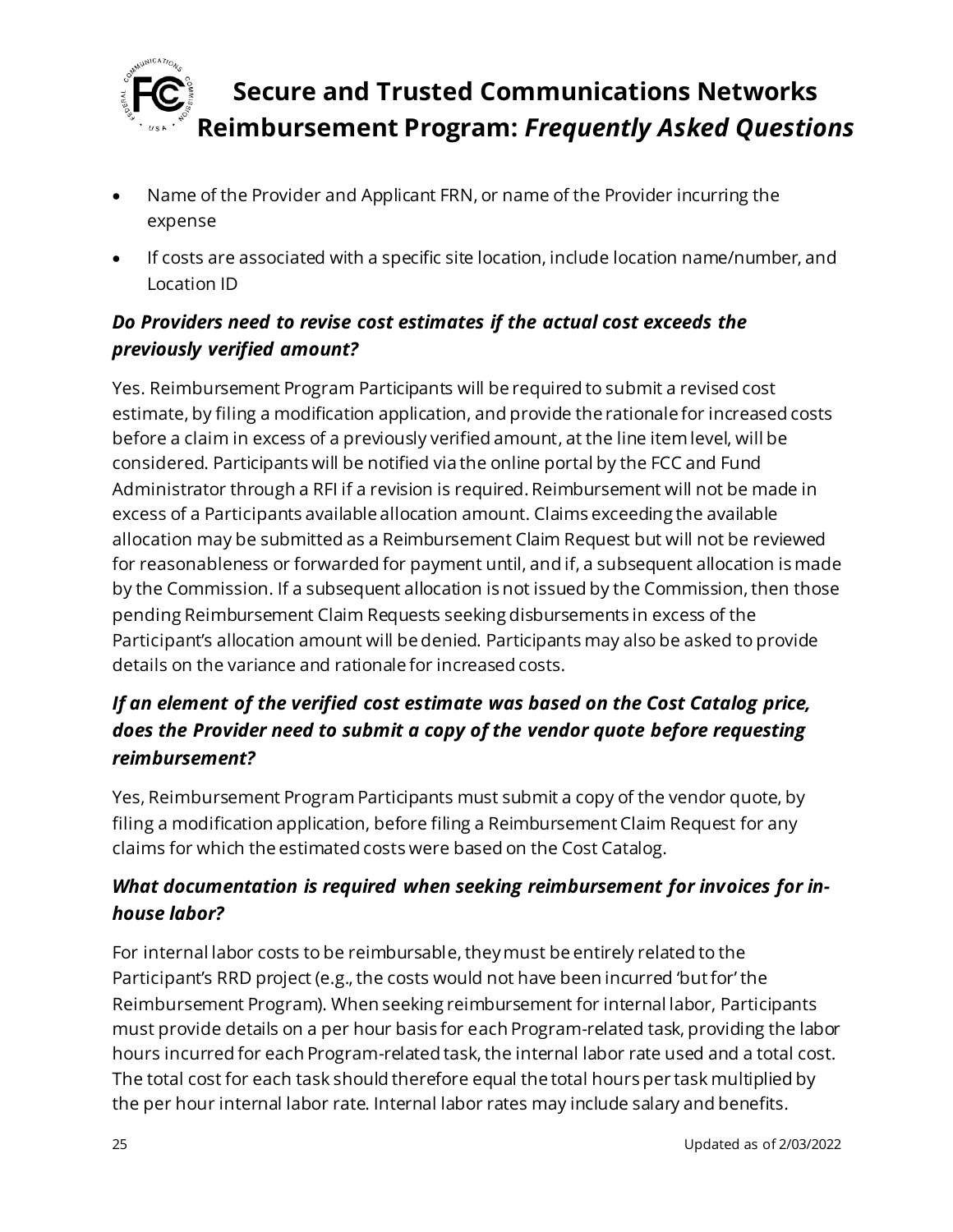

Specifically, when submitting a reimbursement claim for internal labor, a Participant should provide the following documents (in place of an invoice from a third-party vendor):

- A report detailing the employee name, the employee hourly/labor rates, a description of the work performed for each Program-related task, the number of hours worked, the date(s) of hours worked, and the resulting dollar cost. This report should include an invoice number, invoice date, vendor name (name of the Provider) and vendor EIN/TIN.
- Copies of employee timesheets or paystubs (or Internal Revenue Service Form W-2 or Wage and Tax Statements) showing hours worked on each Program-related task, each day. Timesheet hours must match the totals reported by the task above. Timesheets may come from either the Provider's time and expense reporting systems or can be manually prepared using spreadsheets or other means.

In its review, the FCC and Fund Administrator will exercise its discretion in determining the reasonableness of hours and/or labor rates. Participants should anticipate and be prepared to provide justification if additional information is requested as to why the total labor amount entered is above that listed in the Cost Catalog.

## *Do professional services need to be performed prior to being submitted for reimbursement?*

Reimbursement Program Participants can only seek reimbursement for costs actually incurred. Professional services refer to different types of activities such as legal services, engineering professional services and project management. Project management can include both reimbursement-related project management services (e.g., FCC Form 5640 planning, preparation and filing support, invoice processing, documentation collection and completion) and 'in-the-field' technical project management services (i.e., vendor turnkey or bundled, technical management of on-site equipment removal, replacement, and disposal projects). All professional services, excluding 'in-the-field' project management services, must be completed before the associated cost is submitted for reimbursement.

Please refer to the Cost Catalog for a detailed list of the professional services eligible for reimbursement. For purposes of estimating cost using the Cost Catalog for the initial funding allocation request, Project Management (in particular 5.7.1 and 5.7.3) is limited to estimated costs for 'in-the-field' technical project management services.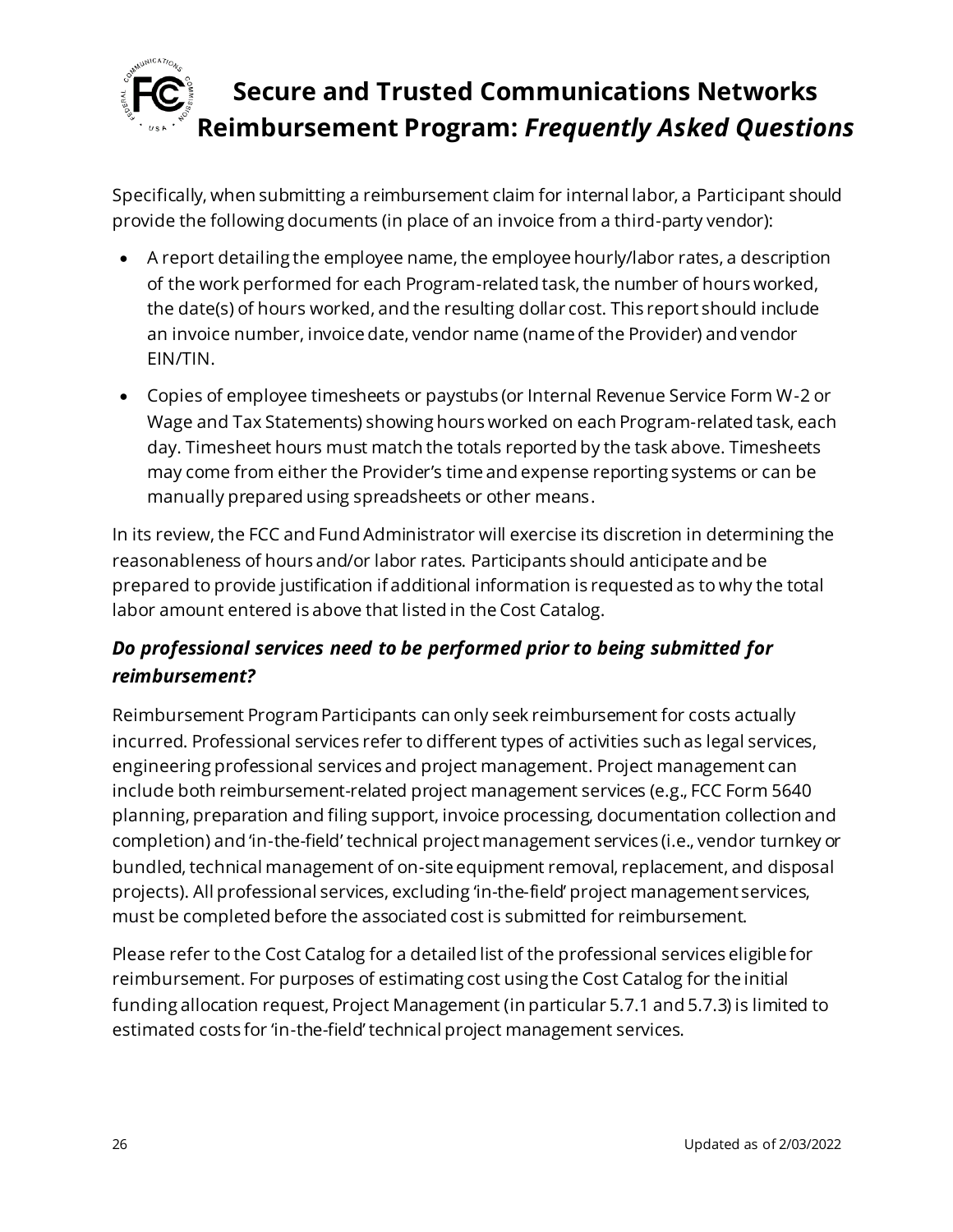

#### *What supporting detail is required for reimbursement of professional services?*

All requests for reimbursement for professional services must be accompanied by a supporting vendor invoice.

- Time and Material Billing All professional services (e.g., legal work and reimbursement-related project management services) excluding engineering professional services or 'in-the-field' technical project management, must be billed as time and materials and not as a fixed fee. For services performed on a 'time and materials' basis, the invoice must identify the individual(s) who completed the work, specify the hours and dates worked by the individual(s), the associated rate(s) per hour, and a detailed description of each activity performed by each person. Invoices will be reviewed for reasonableness based on description of services provided relative to the total cost and technical aspects of the project; consideration of the timing of the Participant's removal, replacement, and disposal project; and consideration of the rate of the individual(s) relative to the type of work performed. For example, invoices covering a variety of legal services and which also include 'reimbursement-related' services (e.g., FCC Form 5640 planning, preparation and filing support, invoice processing, documentation collection and completion) should demonstrate a difference in the rate charged by lawyers performing legal services and other professionals performing FCC Form 5640 planning, preparation and filing support.
- Fixed Fee Billing Specific engineering professional services that result in work products or deliverables (e.g., system design, vendor selection, technical bid support, and subcontractor retention and management) may be billed to a Provider as a fixed fee. For professional services billed as fixed fee, the Participant must submit a copy of the vendor invoice and quote that provides a cost and activity 'build-up' to support the expense. Fixed fee invoices must specify the time period covered by the invoice, a description of the services rendered, and the amount due.

#### *When will Providers receive reimbursement payments?*

Providers that are deemed eligible and receive a funding allocation can begin to submit invoices for reimbursement as soon as they receive their allocation. Reimbursement Claim Requests will be reviewed by the Fund Administrator and approved by the FCC. Approved claims will be forwarded to the U.S. Treasury for disbursement. Reimbursement Program Participants will receive reimbursement via Automated Clearing House payments from the U.S. Treasury into the bank account they identify via the DUNS number on file.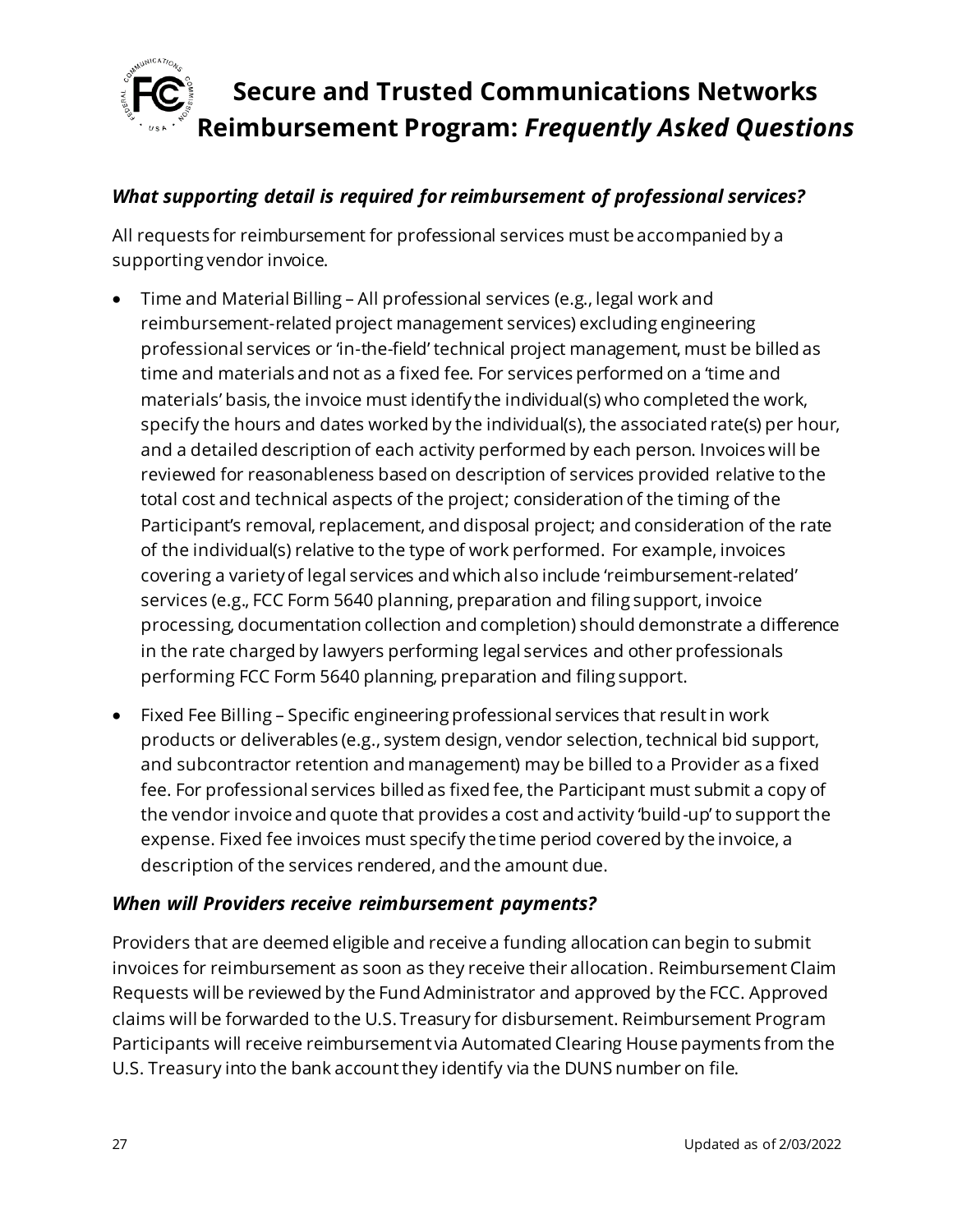

There are many variables that affect the timing of receipt of payments, including documentation provided and any additional documentation that may be requested. Participants can facilitate timely processing of requests by ensuring the accuracy of all information entered in their application, attaching any explanatory and/or documentary materials needed to justify an expense, and responding timely to any requests for information from the Fund Administrator. The Participant also must have a registered DUNS number so approved payments can be transferred to the Providers bank account.

### *How does a Provider submit bank account information to receive payment(s)?*

Applicants must register in SAM.gov using the DUNS number submitted in its FCC Form 5640 Application Request for Funding Allocation in order to be eligible to receive payments from the U.S. Treasury.

Applicants that do not already have a DUNS number and Commercial and Government Entity (CAGE) code are encouraged to register for these identifiers early, as they may take some time to obtain. Applicants can refer to Th[e Dun & Bradstreet website](https://fedgov.dnb.com/webform/) for more information on obtaining a DUNS number. Th[e Defense Logistics Agency CAGE portal](https://cage.dla.mil/) has more information on obtaining a CAGE code. The **SAM.Gov Entity Registration Status** [Tracker](https://sam.gov/content/status-tracker) also has additional resources regarding the registration process.

When registering the DUNS in SAM.Gov, Applicants will need to ensure that the Taxpayer Identification Number (TIN) that they input matches the TIN associated with their FCC Registration Number (FRN) in CORES.

### *Must invoices be paid in full prior to submitting them for reimbursement?*

No. Reimbursement can be made based on a cost incurred as evidenced by a valid invoice. Participants do not need to pay an invoice before submitting it for reimbursement. The invoice must show that a valid payment is owed and due on a particular date. All invoices must contain a payment due date in addition to the other metadata requested in the FCC Form 5640.

Many reimbursable expenses will be billed and owed in installments. Participants can submit invoices and other cost documentation as payment of each installment is requested by the vendor. The online portal permits Participants to specify the portion of the invoice – by percentage or dollar amount – for which they are requesting reimbursement. For example, if 10% of the total amount of the sales order is reflected on the invoice with a specific date due, the FCC Form 5640 Reimbursement Claim Request allows Participants to request reimbursement for only that 10% that is due, and to return to the expense to add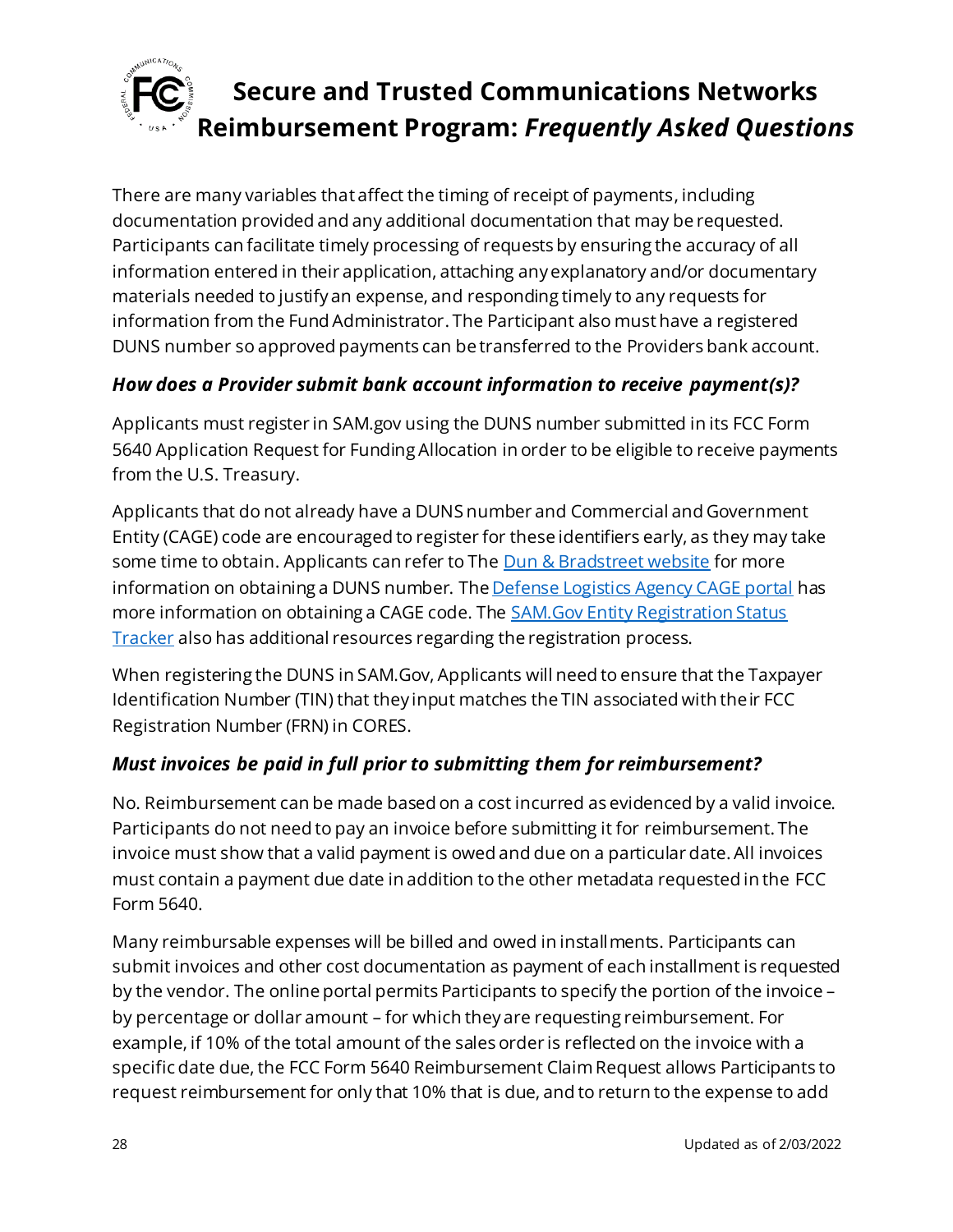

further cost documentation to the same line item when additional installments become due. Participants can add subsequent invoices to the expense line item at a later date.

## *Will Reimbursement Program funds received by Participants be subject to income tax?<sup>21</sup>*

The Commission does not provide tax advice and does not have an official position regarding whether reimbursements paid to providers as part of the Reimbursement Program are subject to income tax. The IRS did, however, release a letter providing tax guidance on various factual scenarios in regards to participants in the FCC's broadcast incentive auction reimbursement program. See

https://ecfsapi.fcc.gov/file/60001012319.pdf (Appx., Letter from IRS to Howard Symons dated July 3, 2014). While the factual scenarios do not exactly match the scenarios involved in the Reimbursement Program, the guidance provided may prove helpful in understanding the tax consequences and considerations when receiving Reimbursement Program support. As noted in the IRS letter, those seeking determinations on a specific factual pattern can request a private letter ruling from the IRS national office. Revenue Procedure 2014-1, 2014-1 Internal Revenue Bulletin 1.

## *What happens if Providers don't use all money disbursed for the equipment or services included in a reimbursement claim?<sup>22</sup>*

Reimbursed amounts that are either unused, returned to a vendor, or subsequently found to be ineligible based on supplemental information must be returned to the FCC. Per the FCC's rules, following the expiration of the Reimbursement Claim deadline, any remaining and unclaimed funding allocated to the Program Participant will revert to the Reimbursement Program fund for potential allocation to other Reimbursement Program participants. 47 CFR § 1.50004(g)(2).

## *How will the FCC handle allocations among affiliated Program Participants?<sup>23</sup>*

Each FCC Form 5640 Application Request for Funding Allocation that is filed and granted will receive its own separate funding allocation. As the Wireline Competition Bureau has made clear, "once the Bureau makes a funding allocation determination, the Bureau will not adjust the funding allocation amount even if there is a change in the participant's plans or if actual costs exceed estimated costs." *See WCB Finalizes Application Filing Procedures,* 

<sup>21</sup> Added 1/11/2022

<sup>22</sup> Updated 12/03/2021

<sup>23</sup> Added 12/03/2021